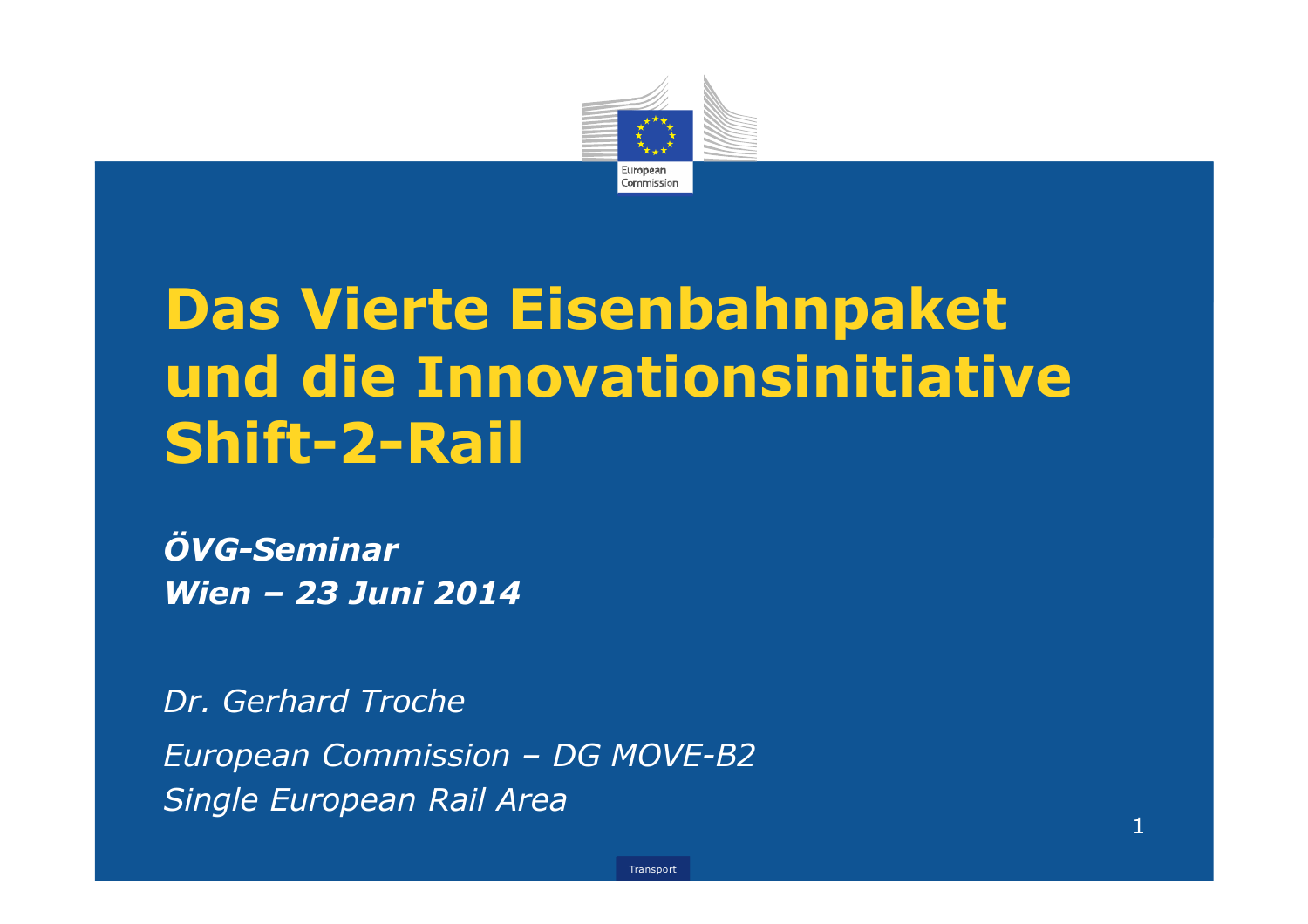

## Herausforderungen für den Bahnsektor

# **. Qualität:**<br>• Verbes

 $\bullet$ Verbesserung von Zuverlässigkeit und Pünktlichkeit !

# ● Kosten:<br>● Verbe

• Verbesserung der Kostenwettbewerbsfähigkeit durch Verbesserung der Kostenwettbewerbsfähigkeit durch bessere Ressourcenausnutzung und Skaleneffekte

# **. Service:**<br>Realis

 $\bullet$ Realisierung neuer Leistungsmerkmale mit Kundennutzen, zur Erschliessung neuer Marktsegmente für die Bahn

# **. Politik und Gesellschaft:**<br>Sicherung der gesellschaft

 $\bullet$  Sicherung der gesellschaftlichen und politischen Akzeptanz des Verkehrsträgers Schiene

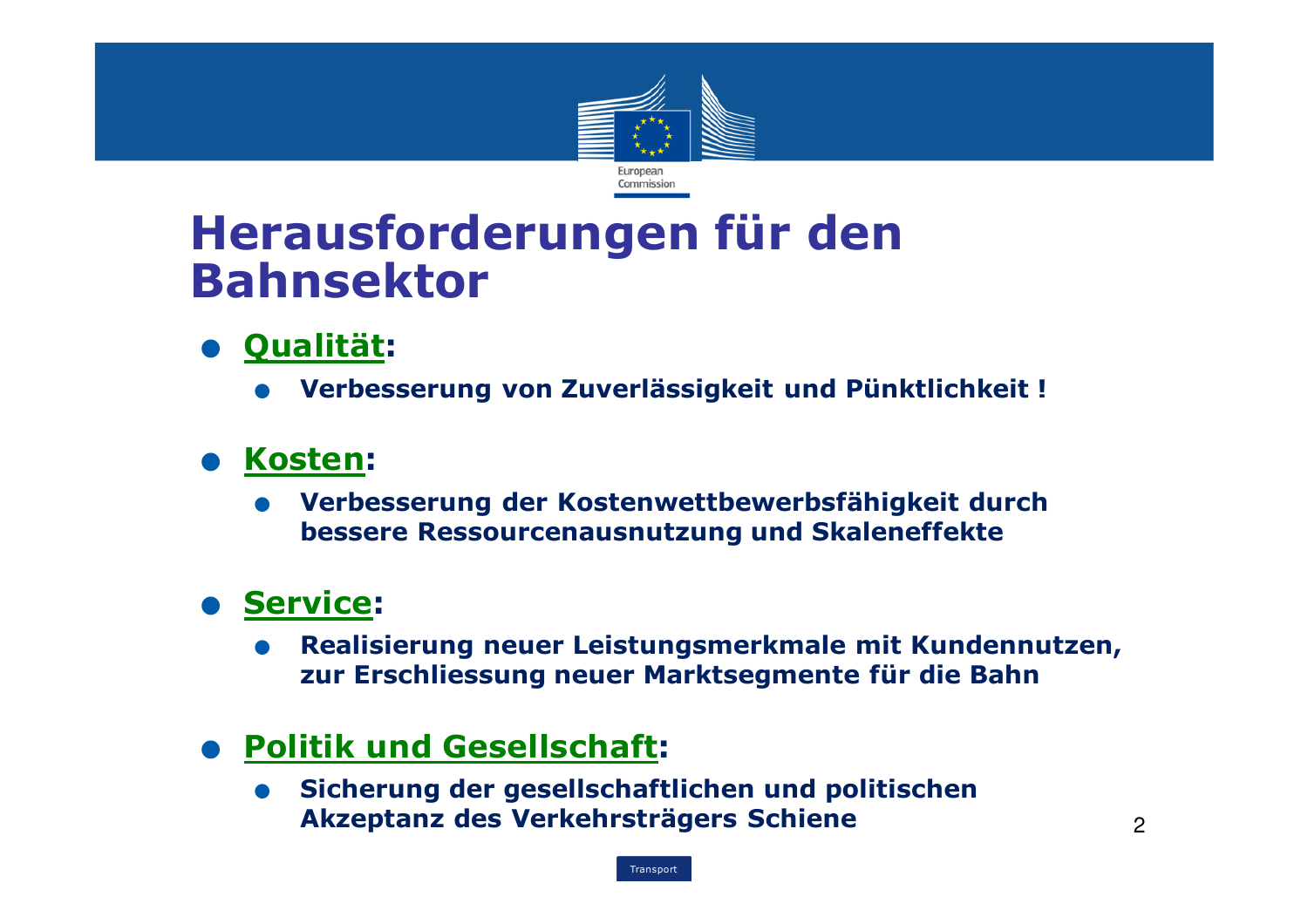

## … und eine Europäische Heraus-<br>fordorung für den Bahnsekter forderung für den Bahnsektor:

• Fragmentarisierung der Bahnmärkte entlang Fragmentarisierung der Bahnmärkte entlang nationaler Grenzen hinsichtlich gesetzlicher<br>Rahmenbedingungen, Verfahren und Mange Rahmenbedingungen, Verfahren und Mangel an Interoperabilität

→ … in einem Europäischen Verkehrsmarkt in dem die<br>Kunden grenzüberschreitende Angebote und Lösungen Kunden grenzüberschreitende Angebote und Lösungen erwarten !

Schaffung eines <u>Einheitlichen Europäischen</u><br>Fisenbahnraums ist erforderlich I Eisenbahnraums ist erforderlich !

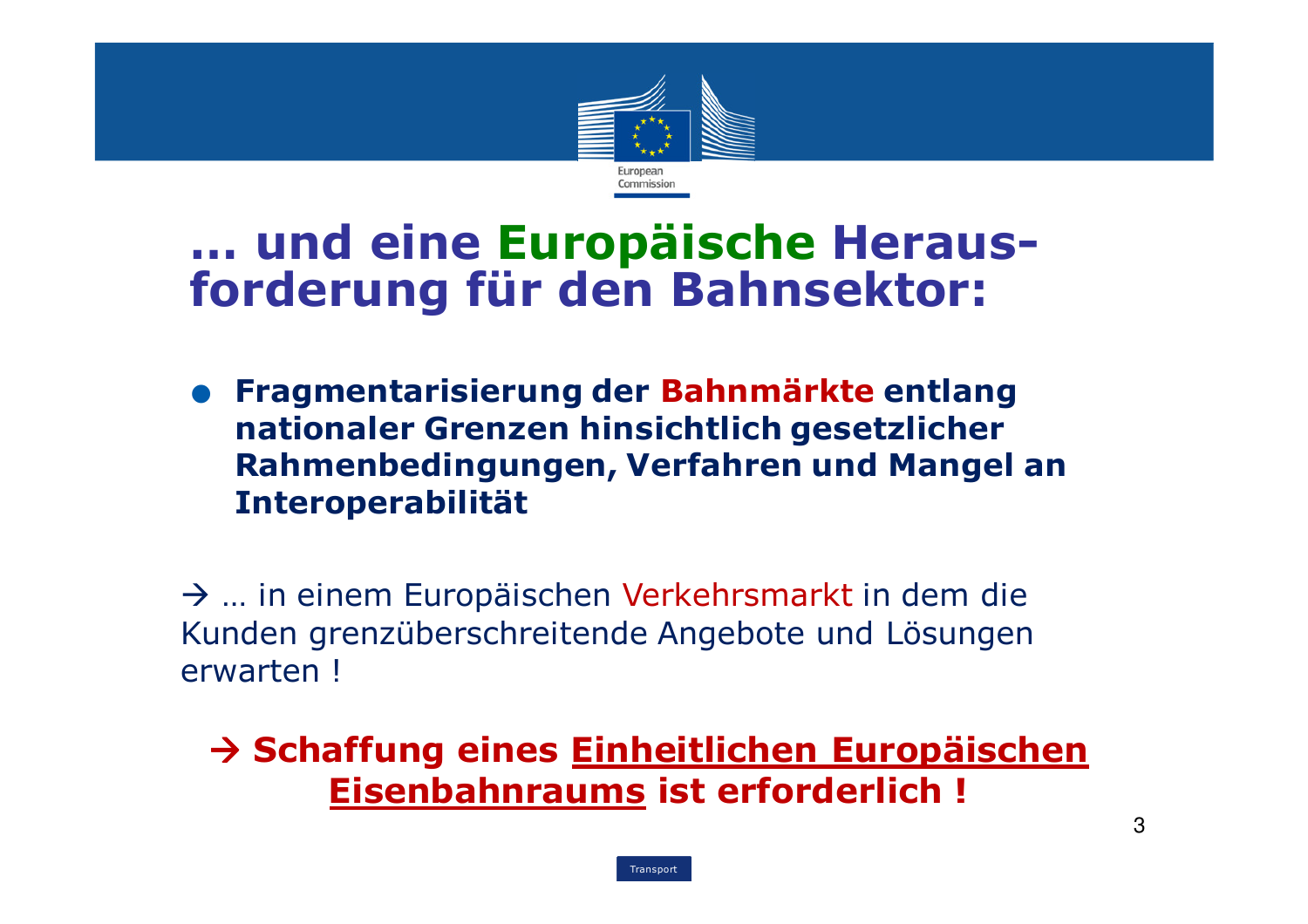

# The 4th Railway Package $\mathcal{L}^{\text{max}}_{\text{max}}$ Completing the Single European Rail Area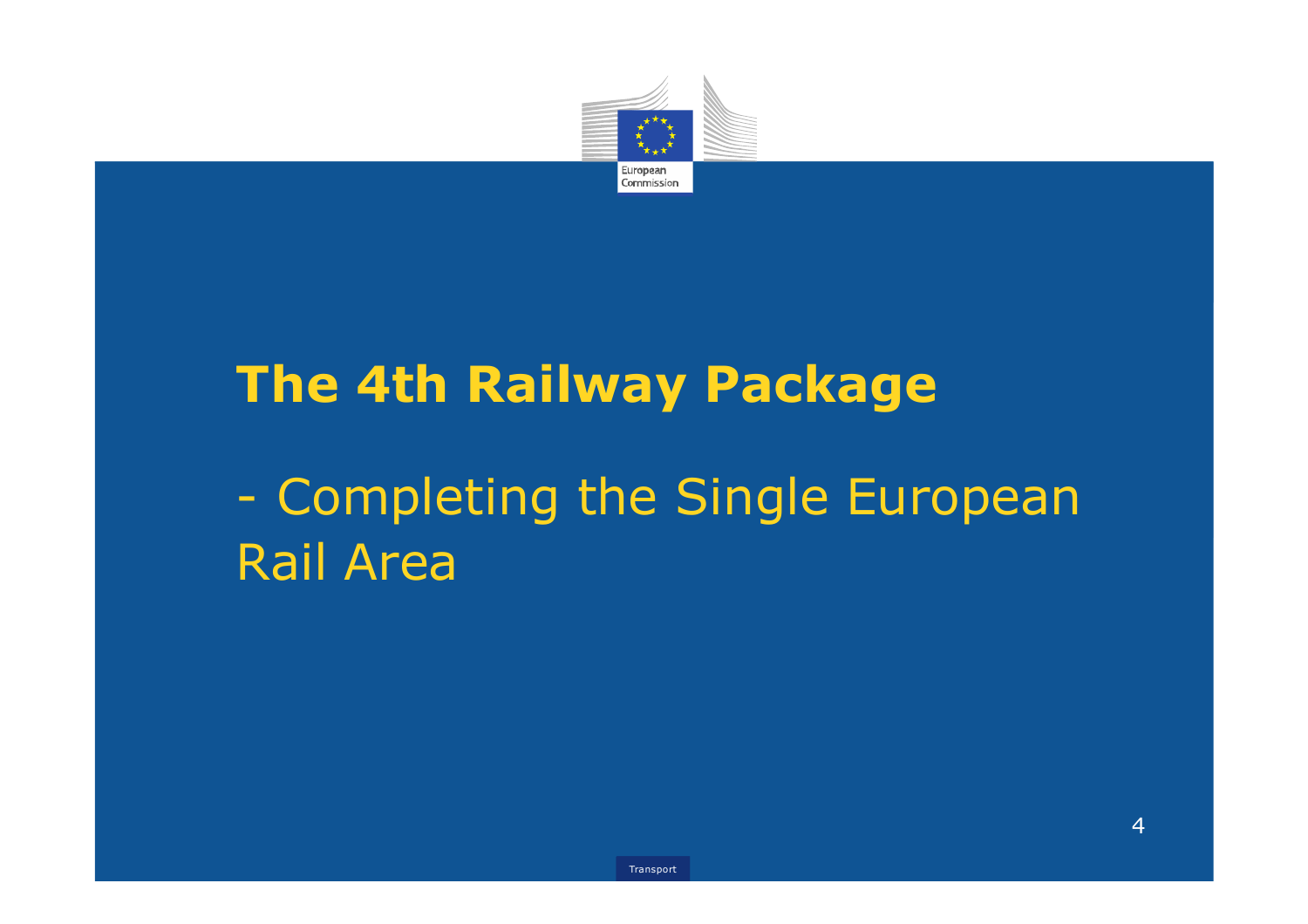

### The Three Pillars of the Fourth Package

- 1. To open domestic passenger markets
- 2. To create better structures and governance for infrastructure managers
- 3. To establish consistent approvals and certificationprocedures for rail interoperability and safety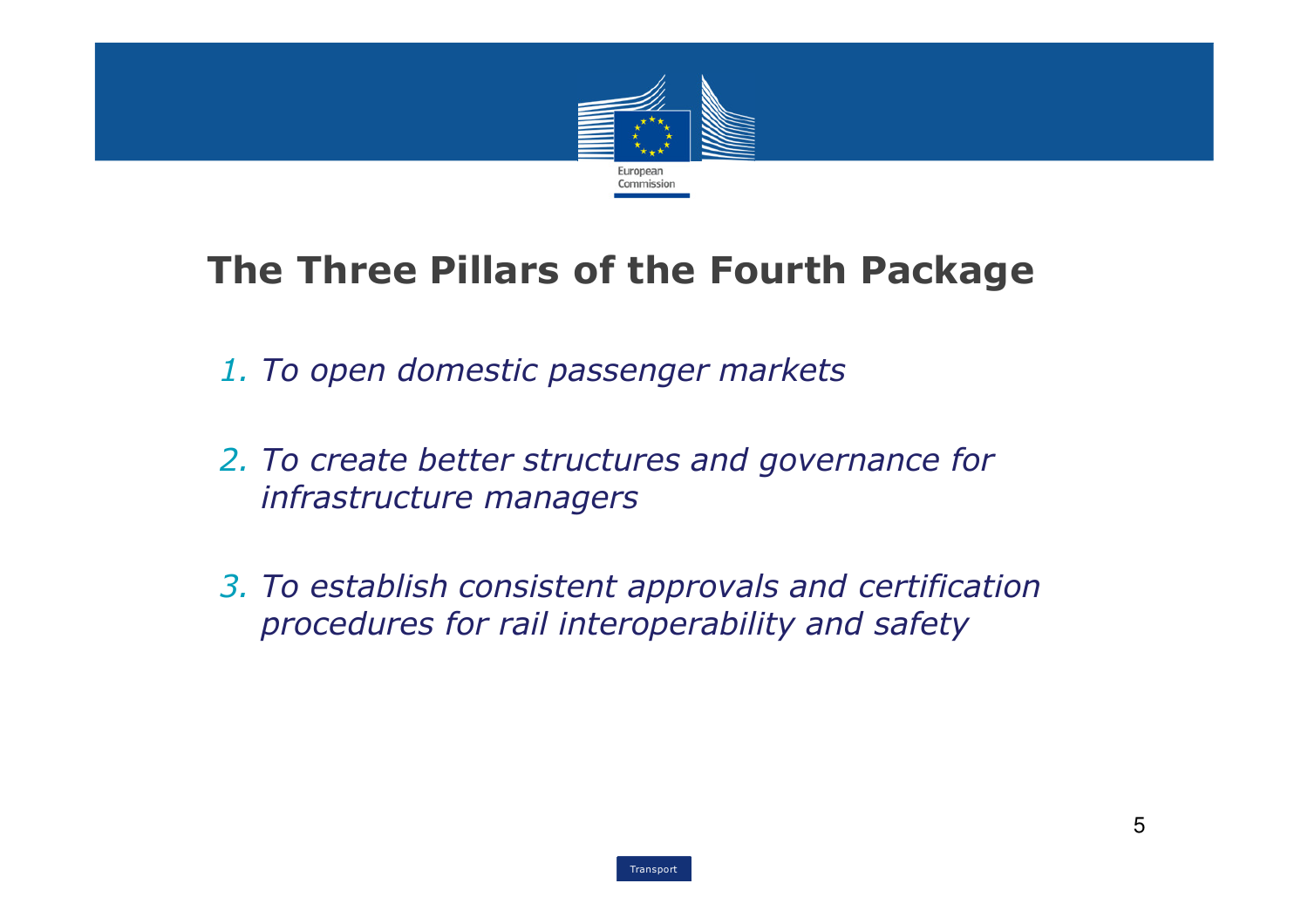

## First Pillar

# Opening of Domestic Passenger Markets

6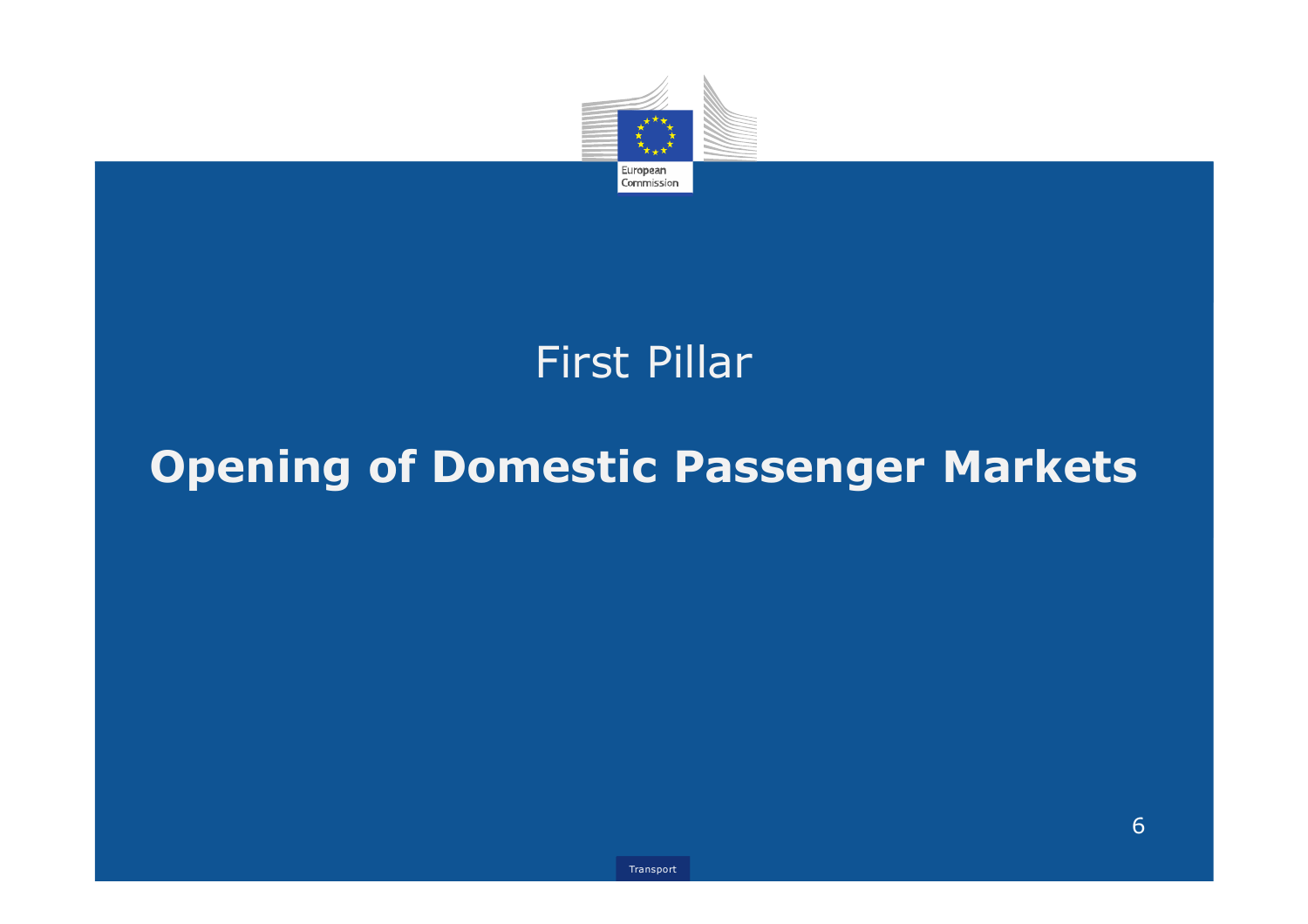

#### Domestic Rail Passenger Market Issues

- Inadequate service quality (punctuality, comfort, cleanliness, etc.)
- Limited passenger choice
- Inefficient use of public funds (for infrastructure and PSO)

#### Due to

- Low degree of intra-rail competition and lack of competitive pressure for incumbents
- Inter-modal competition limited to specific market segments

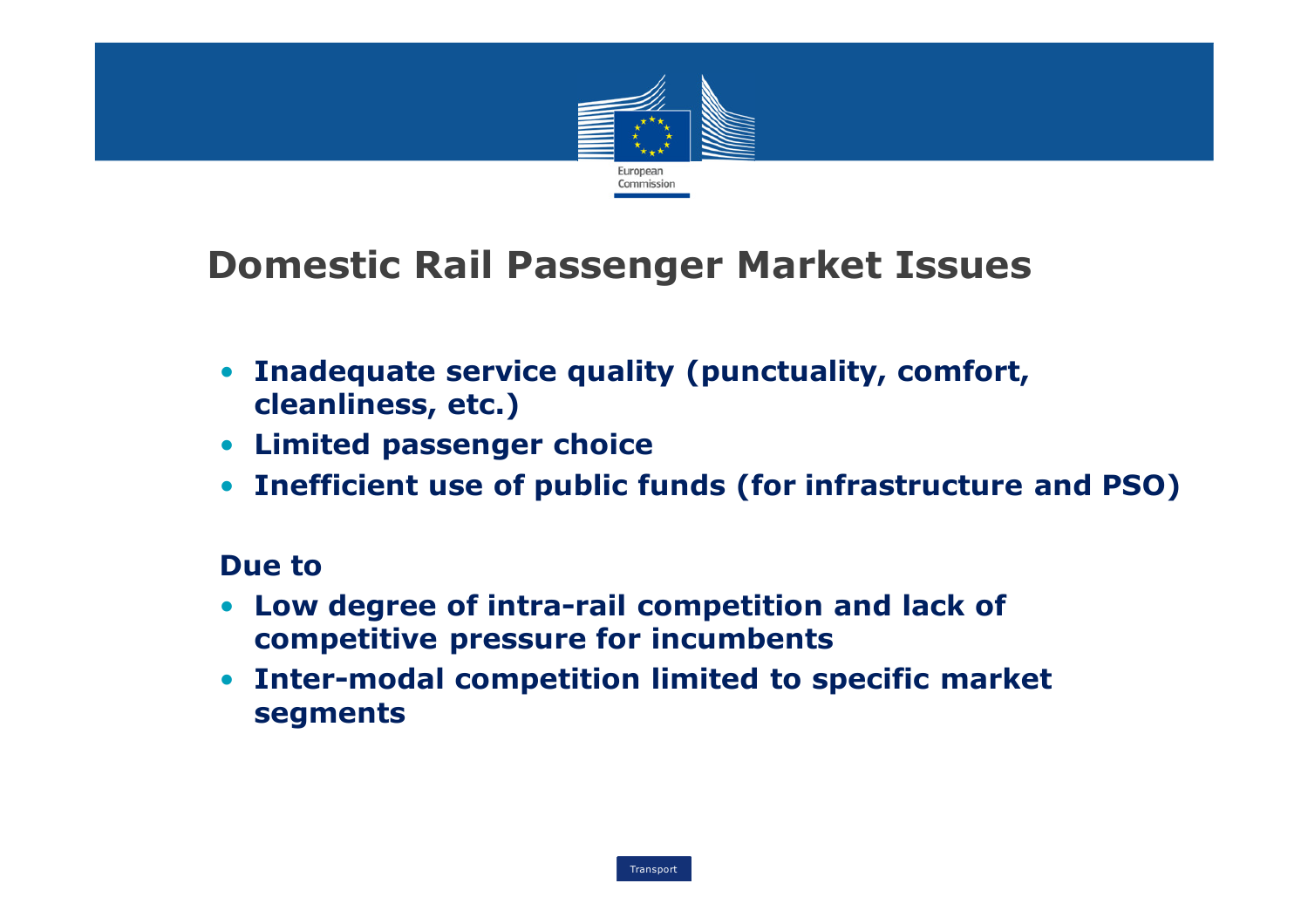

### Domestic Rail Passenger Market Proposals

#### **Open Access**

- Open access for all EU operators on all domestic passenger markets
- Subject to economic equilibrium test to protect public services where necessary

#### PSC Award

- Compulsory competitive tendering for public servicecontracts of a certain size
- Clear cut-off date on existing directly awarded contracts

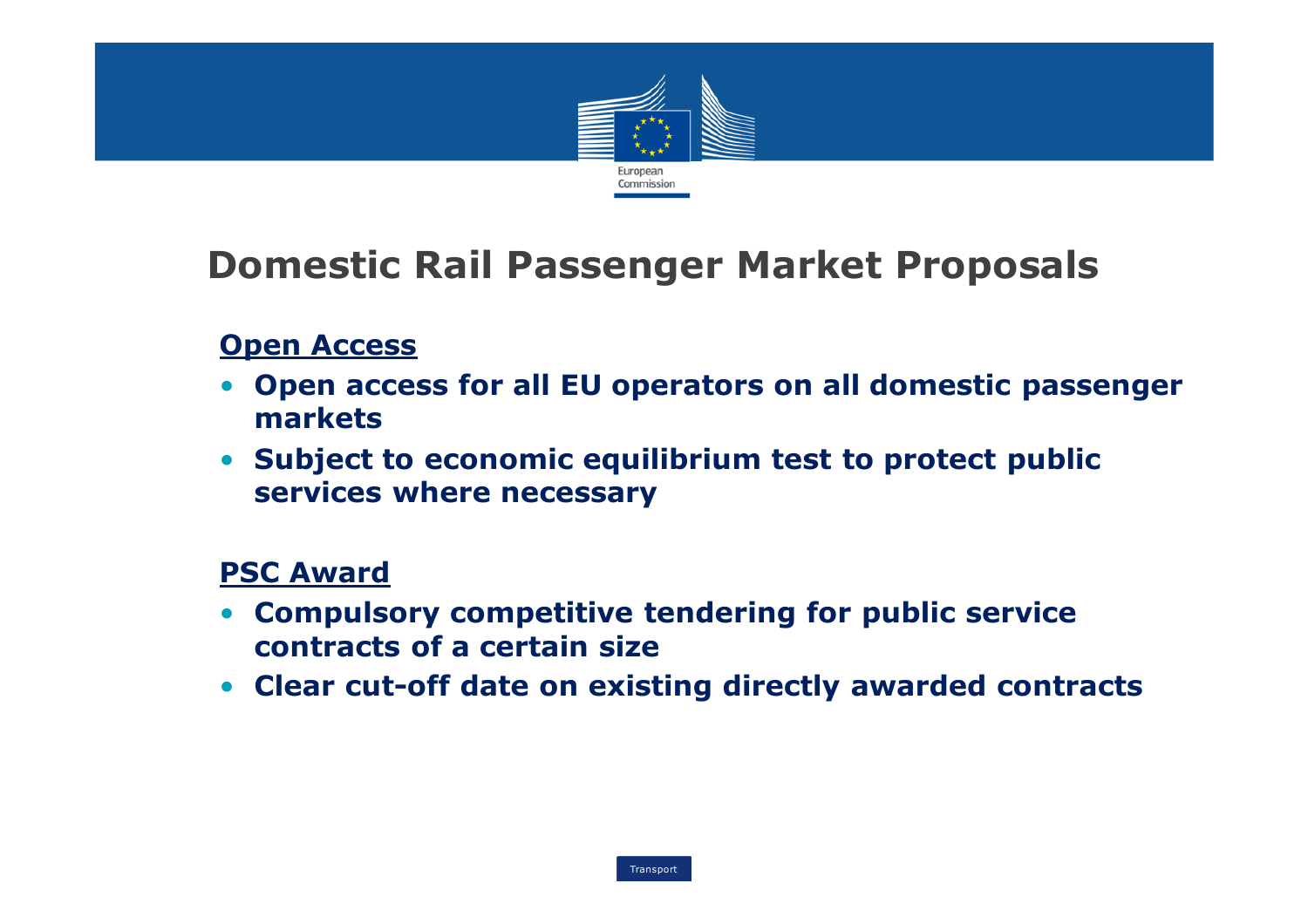

## Second Pillar

## A Better Governance for Infrastructure

9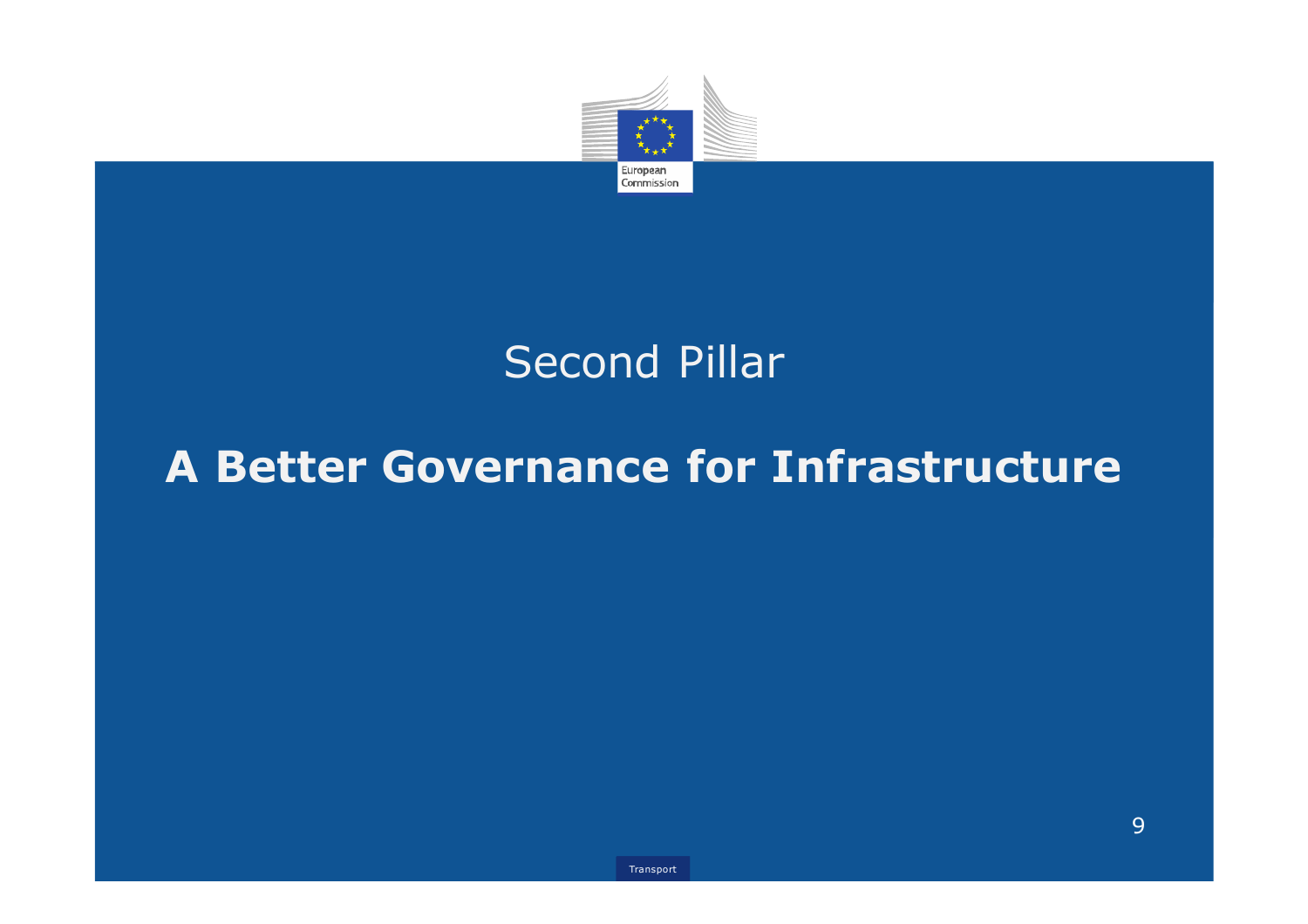

## A better governance for infrastructure

#### Efficiency challenge:

- Infrastructure manager as natural monopolies may lack responsiveness to customers' needs
- Insufficient incentives for infrastructure managers to reduce costs and improve services
- Lack of cross-border co-operation

#### Equal access challenge:

- Conflict of interest of integrated Ims
- Discrimination opportunities
- Lack of financial transparency/cross subsidisation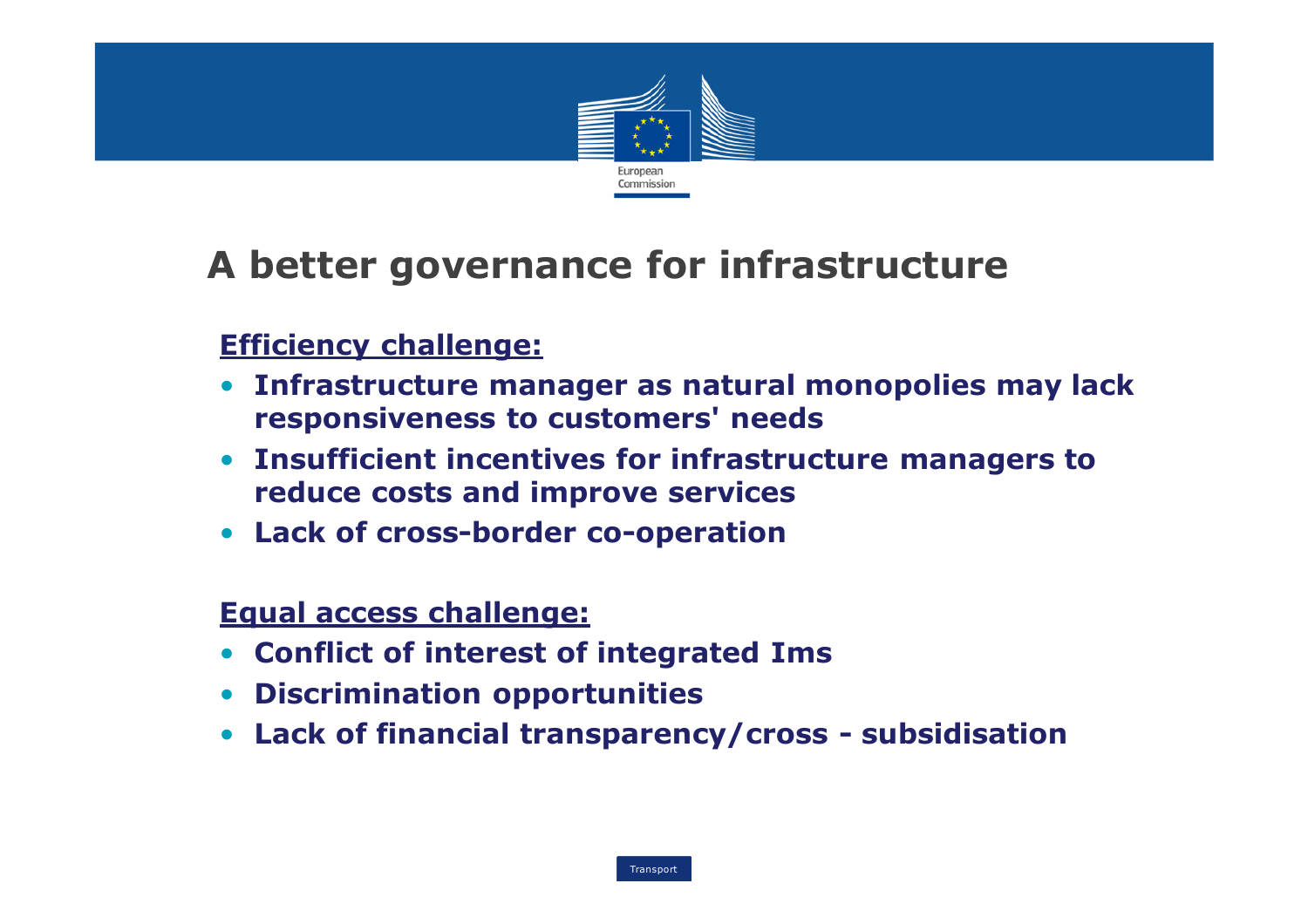

### Governance Proposals

#### Efficiency measures:

- All infrastructure management functions in the samehands
- Coordination body for infrastructure managers and users
- Establish EU network of IM's for international coordination

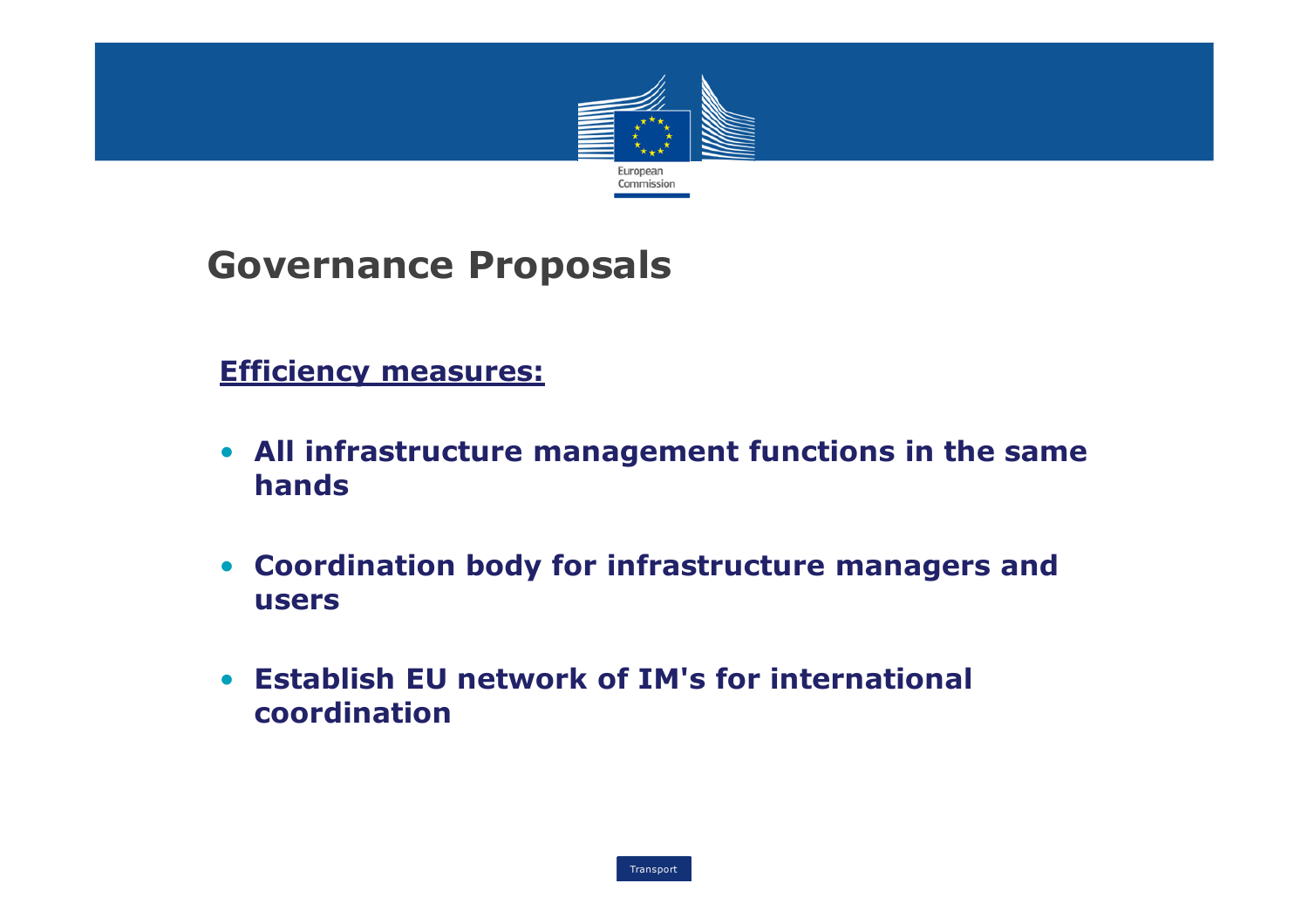

#### Governance Proposals

Equal access measures:

- Institutional separation as the general rule to remove conflicts of interest
- Possibility to maintain existing integrated structure under strict independence rules

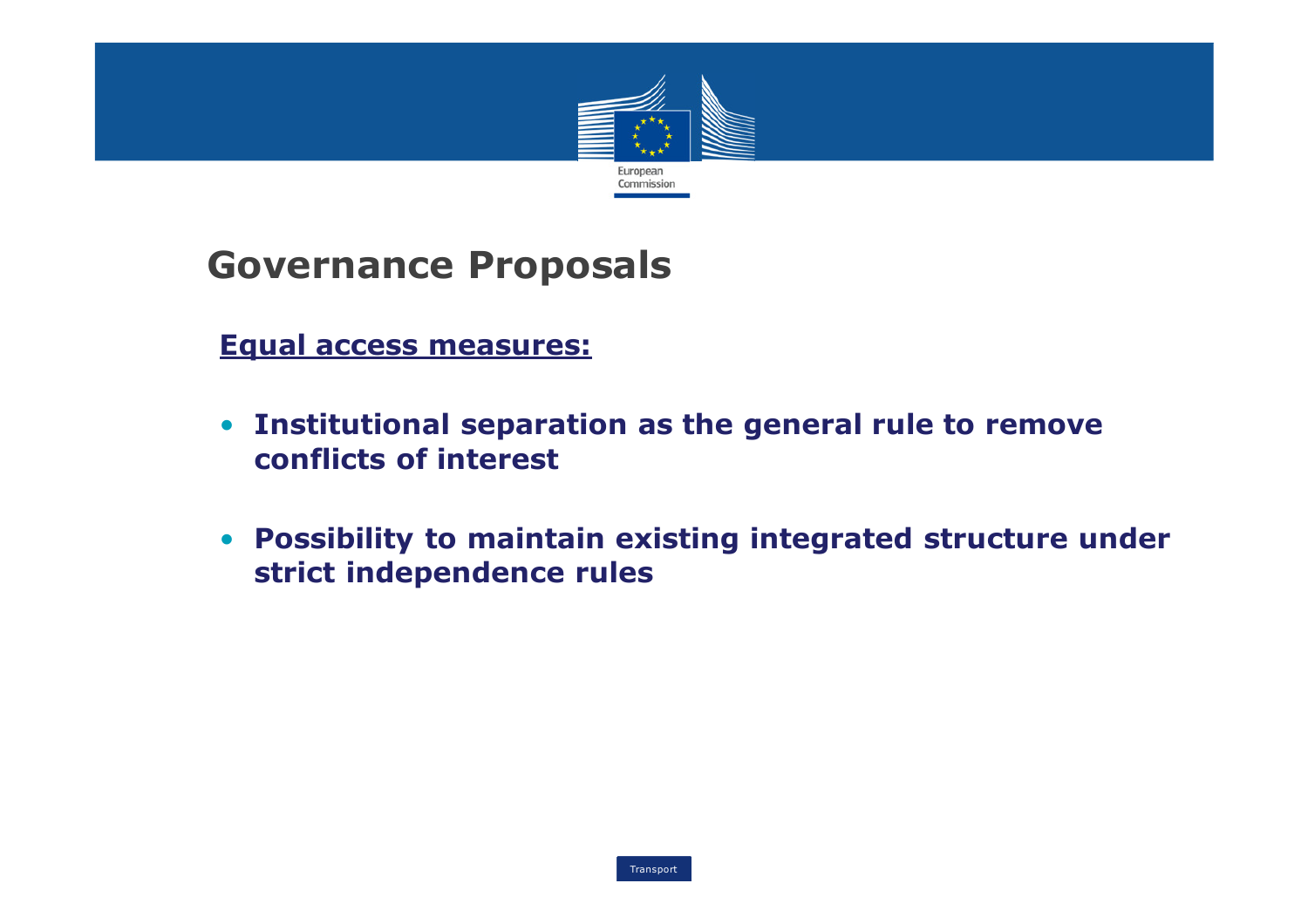

## Third Pillar

## Approvals and certification procedures(Technical pillar)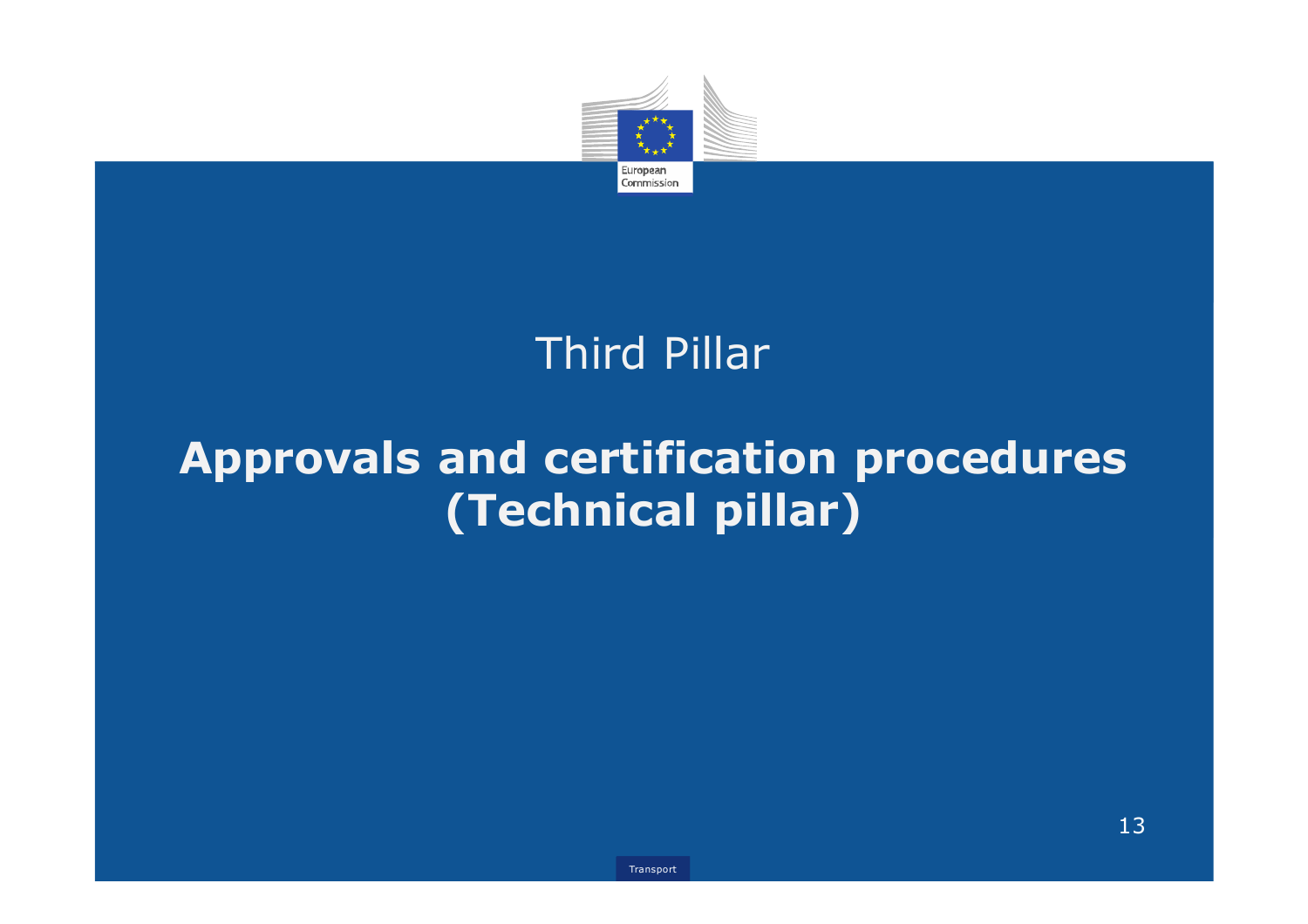

#### Main problems today

#### Long and costly procedures & access barriers, caused by:

- $\checkmark$  Ineffective functioning of national railway institutions
- $\checkmark$  Discrimination against new entrants
- $\checkmark$  Patchwork of national regulatory regimes and rules
- Divergent interpretations of EU legislation by national authorities

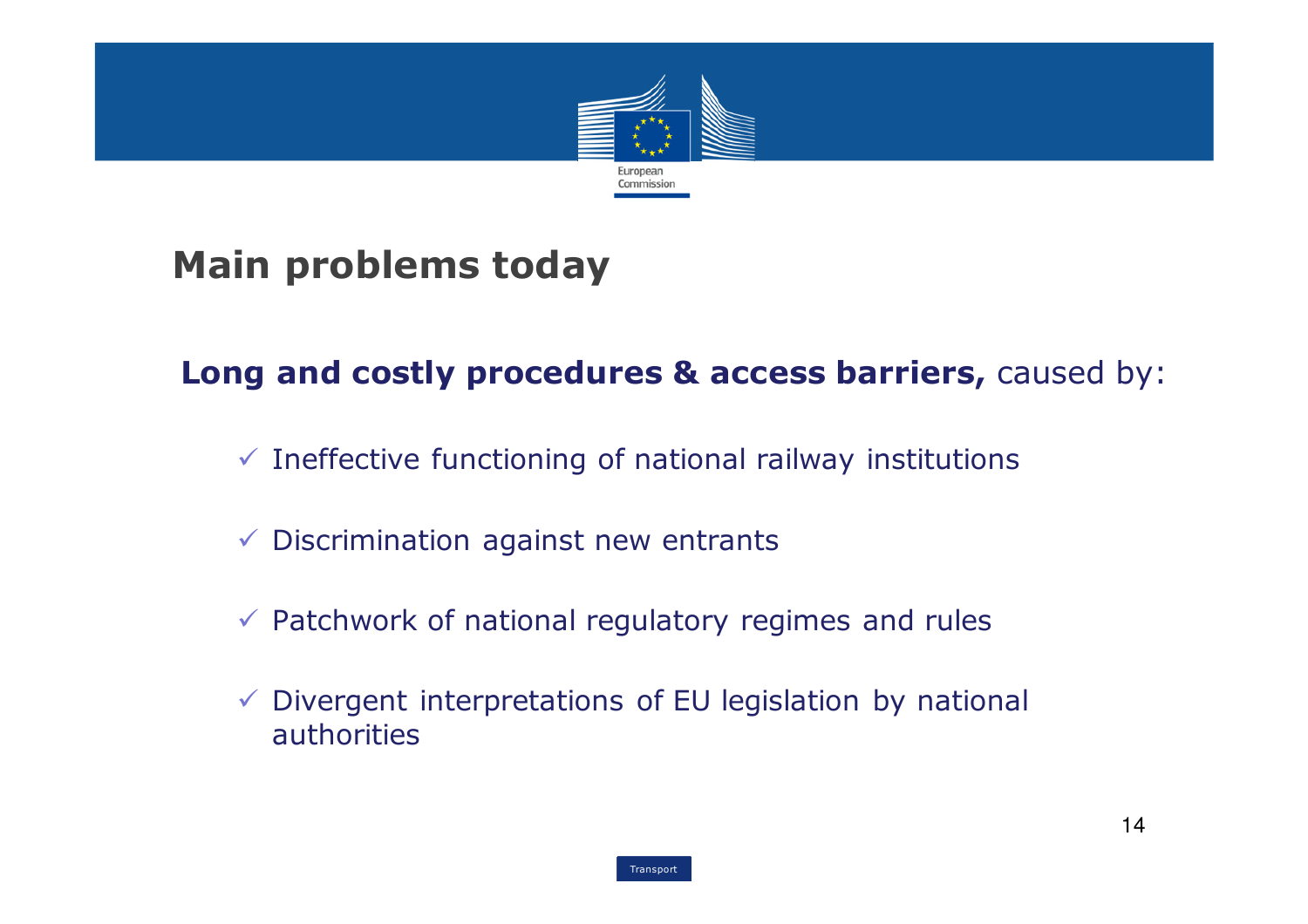

#### Targets

- $\checkmark$  to achieve, by 2025, the removal of all unnecessary national  $\checkmark$ rules
- $\checkmark$  to achieve, by 2025, a 20% reduction in the time to market for new Railway Undertakings
- $\checkmark$  to achieve, by 2025, a 20% reduction in the cost and<br>duration of the authorisation of rolling stock duration of the authorisation of rolling stock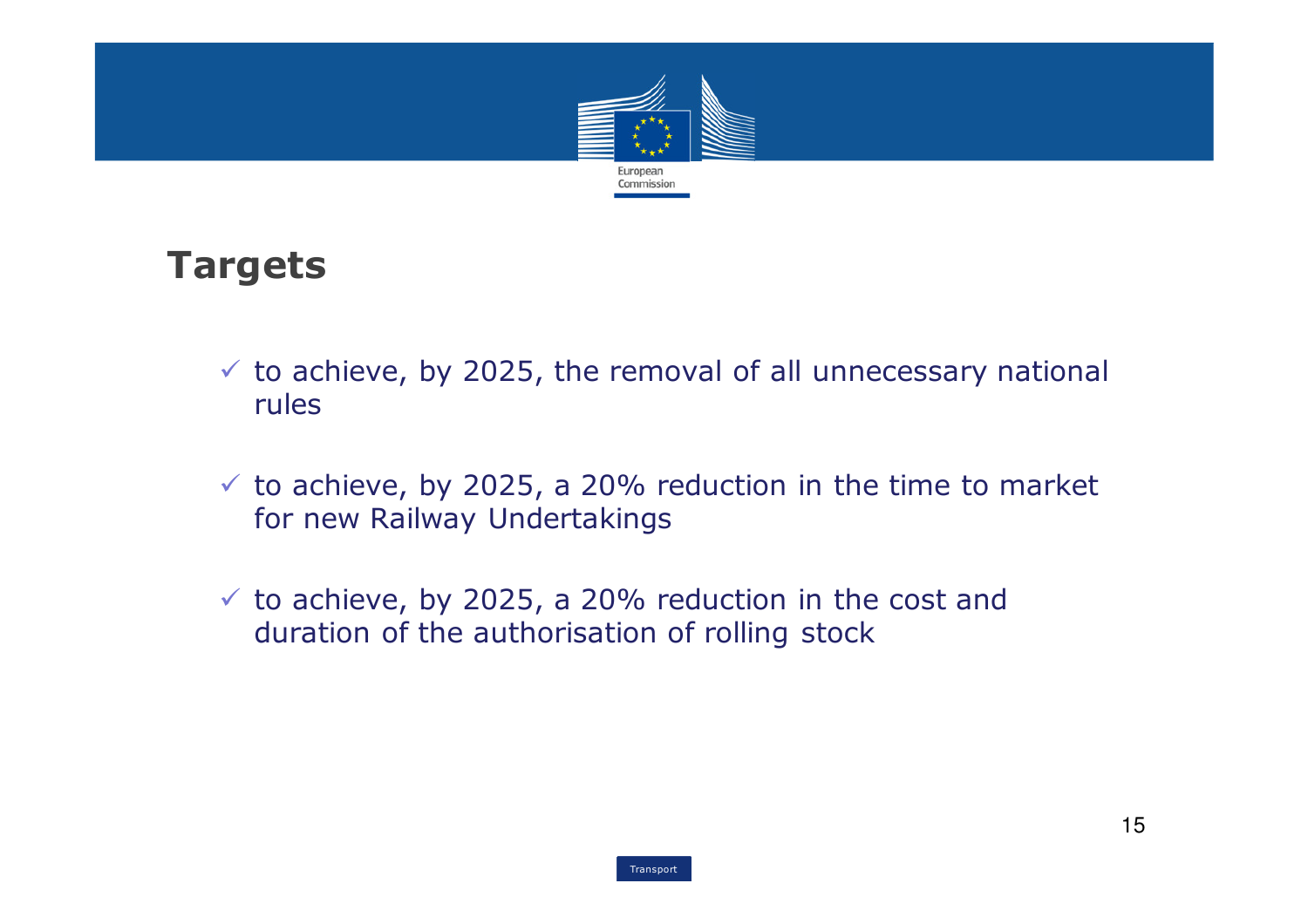

## New powers for ERA

- $\triangleright$  issuing single safety certificates and vehicle authorisations<br>(with a right to charge the applicants for issuing them) (with <sup>a</sup> right to charge the applicants for issuing them)
- $\triangleright$  strengthened control by ERA over the functioning of NSAs<br>and NoBos (right to audit and inspections) and NoBos (right to audit and inspections)
- Strengthened role in the process of removal of unnecessary national rules

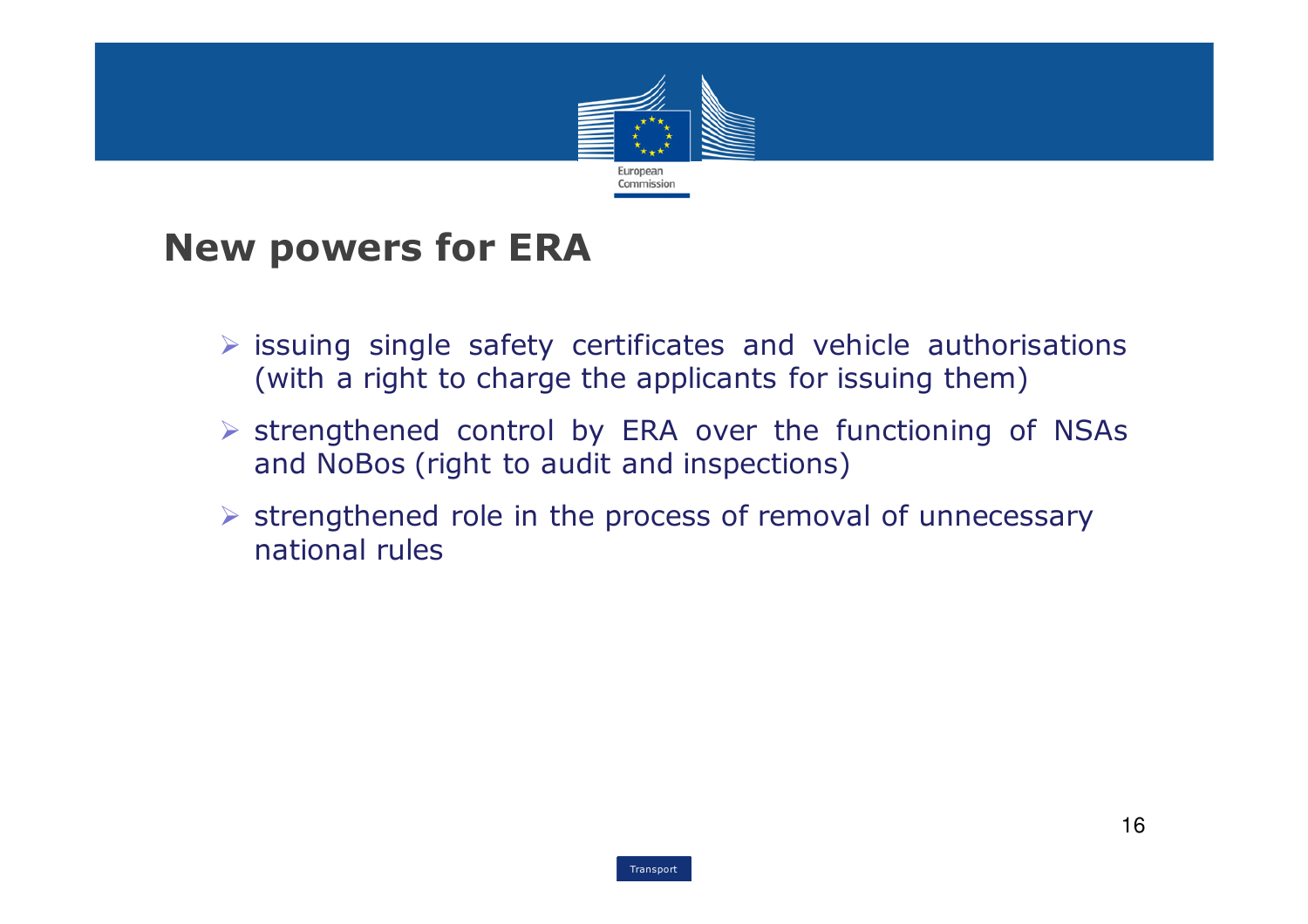

# Shift-2-Rail

# The Innovation Pillar to the 4th Railway Package

- Promoting the development of know-how in the rail sector

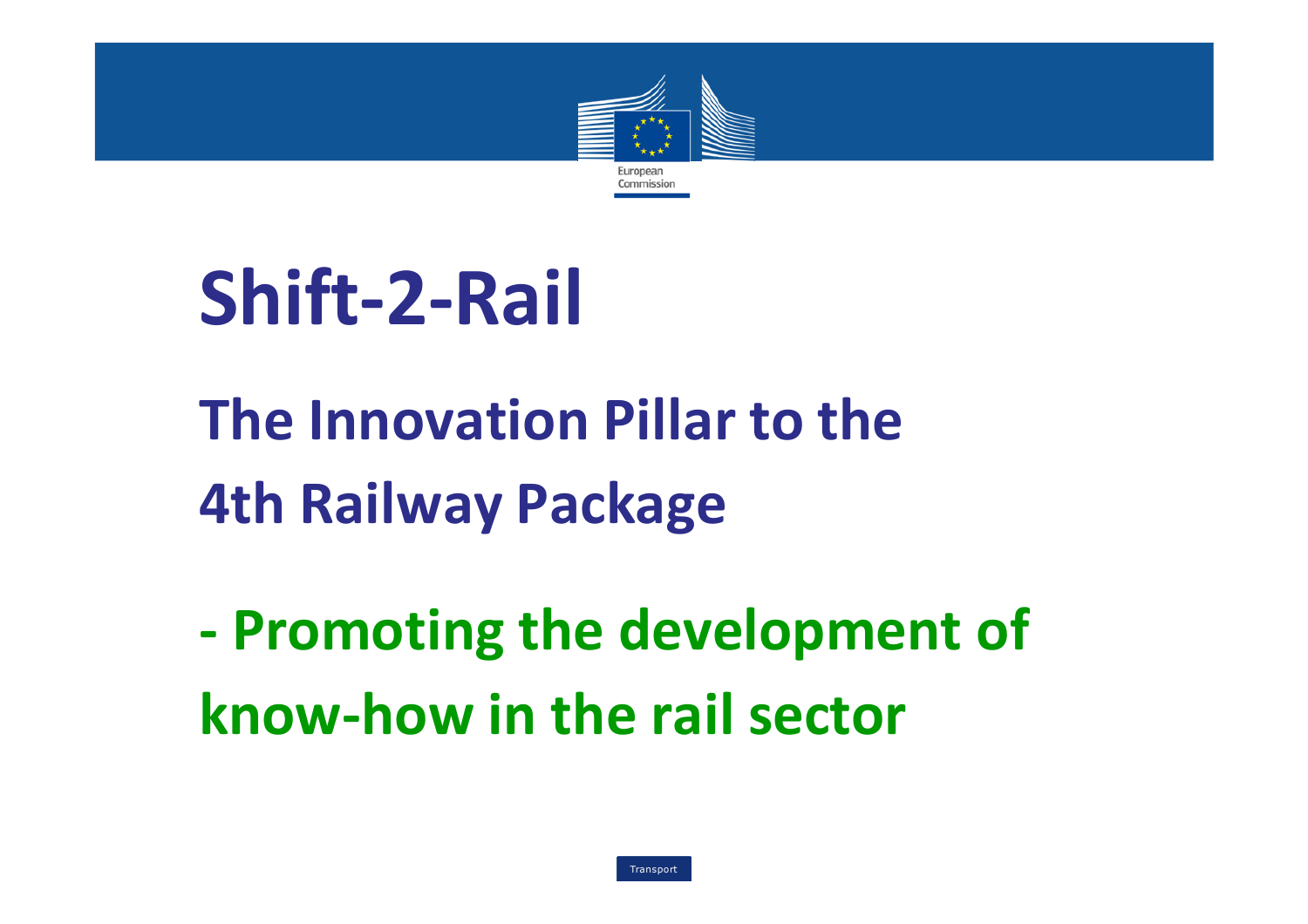

### Fourth Railway Package

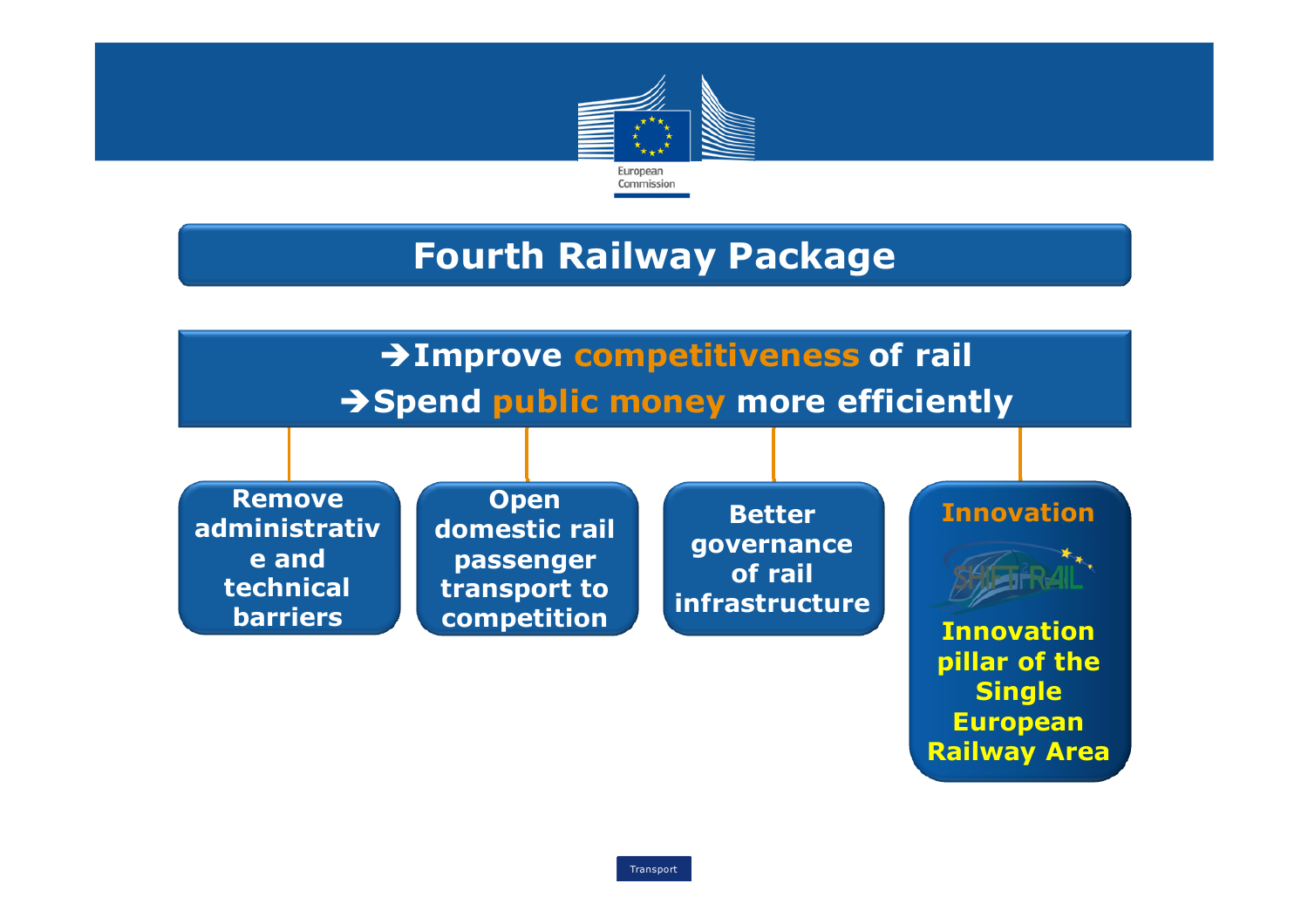

## Horizon 2020 Partnerships – Rationale

- Solve EU societal challenges together with industry and strongly commit industry to long-term joint objectives;
- Facilitate joint vision development and prioritisation of R&I in line with Europe 2020 objectives and sector needs;
- Build critical mass, actively involving a broad set of partners, to ensure the scale and scope of investment required for a step change in the EU rail system;
- Ensure strong leverage of EU funds;
- • Mitigate risks linked to innovation, through improved risk-sharing, IPR protection and closer-to-market activities.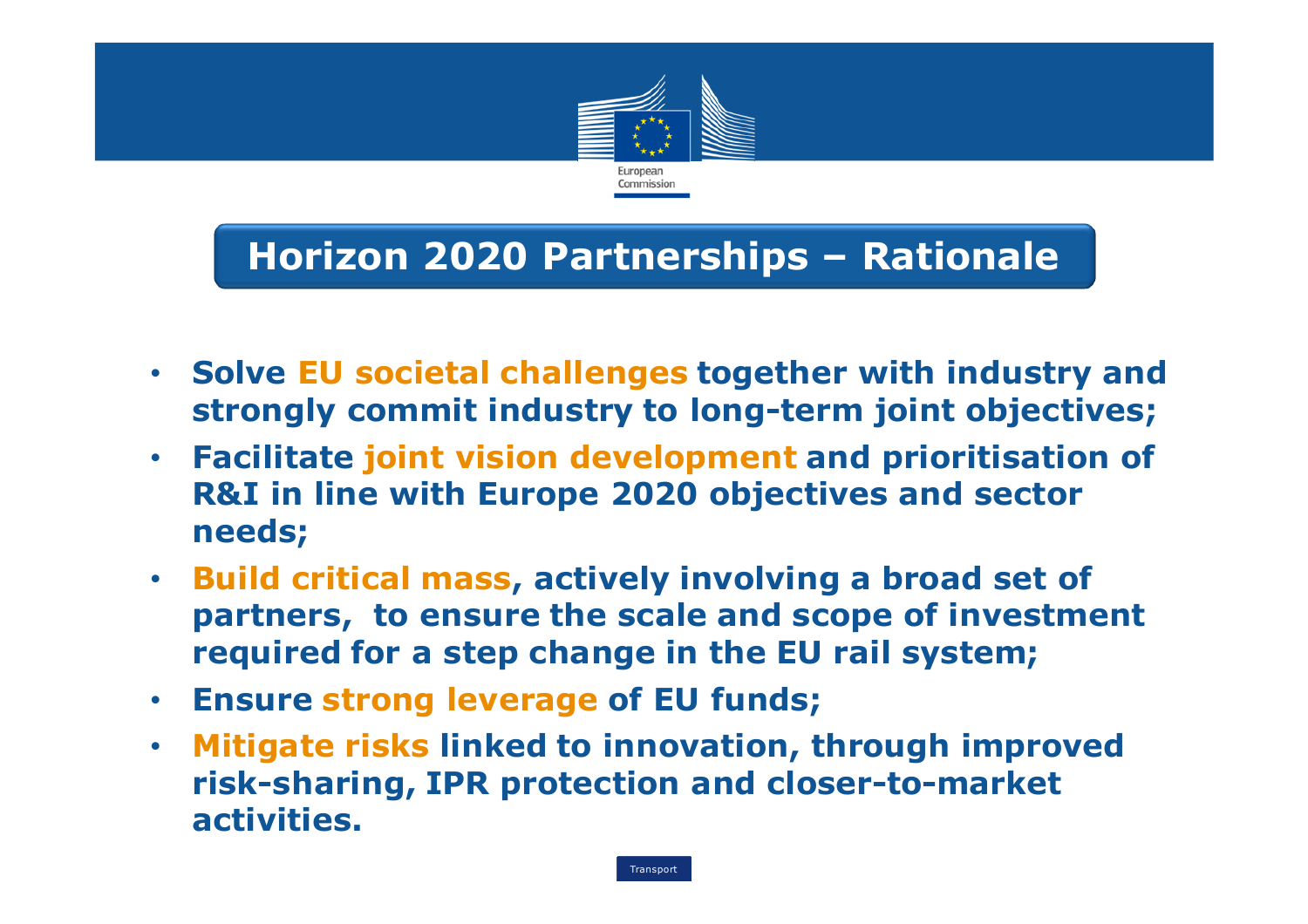

### Rail R&I challenges

- $\bullet$  Fragmentation of funding for R&I due to diversity of national programmes and operating frameworks
- Lack of a system-wide approach due to limited or uncoordinated participation of actors from the fullrail value chain and complexity of interfaces between rail sub-systems
- Limited market uptake of innovations due to strong product customisation, low profitability, capitalintensity of investments, long product lifecycles, and long and costly authorisation procedures
- Technical know-how in decline with 30% of sector workforce retiring within next 10 years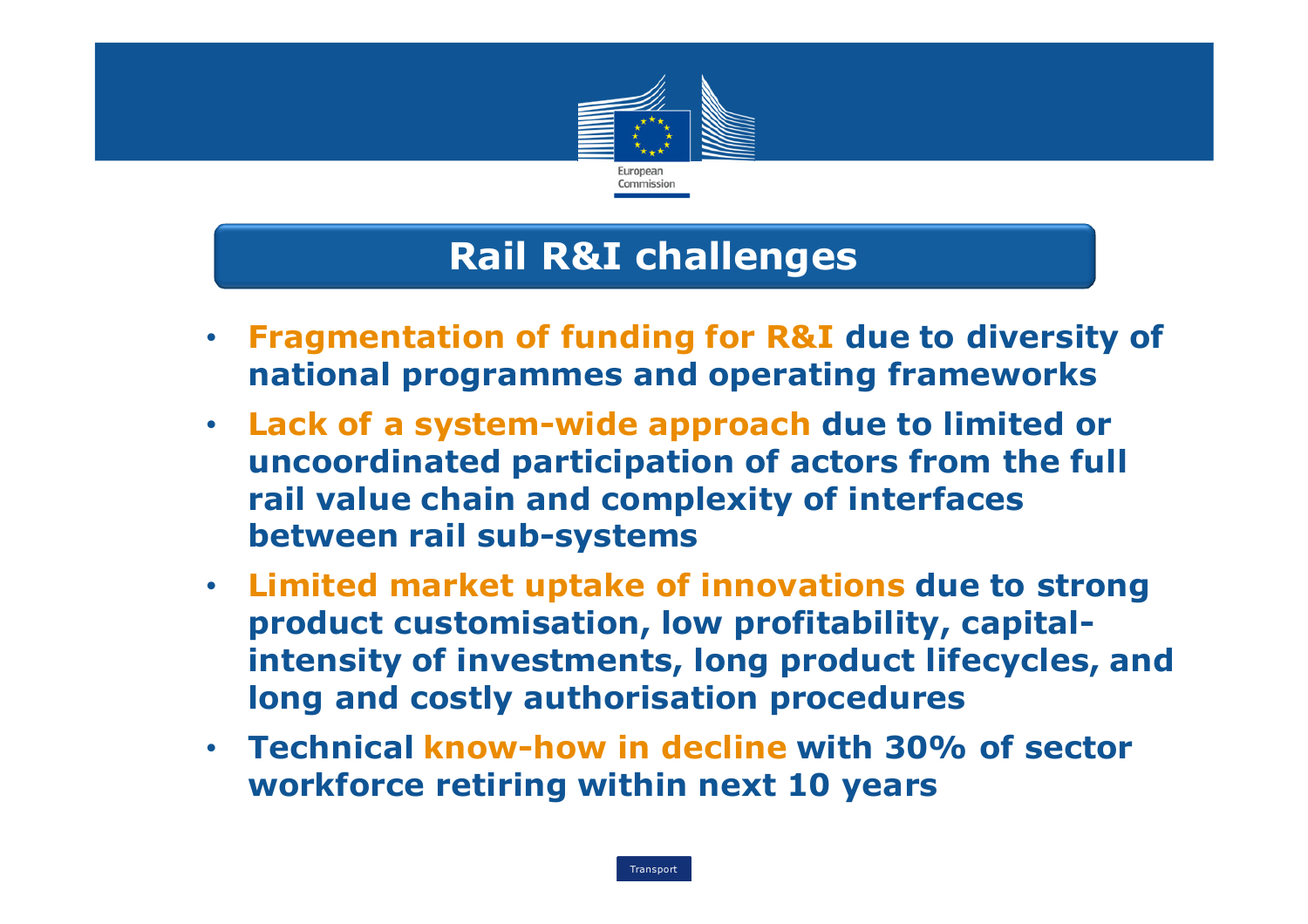

## Rail R&I – Need for EU intervention

- $\bullet$  Focus research efforts on societal challenges andalign them with the key EU policy objectives of completing the Single European Railway Area and supporting the competitiveness of the rail sector as a whole
- $\bullet$  Improve market uptake of innovations by closing the gap in the innovation chain and supporting close-tomarket projects that meet rail sector's needs
- • Ensure coordination between all actors in the rail sector and a system-wide approach to innovation in rail

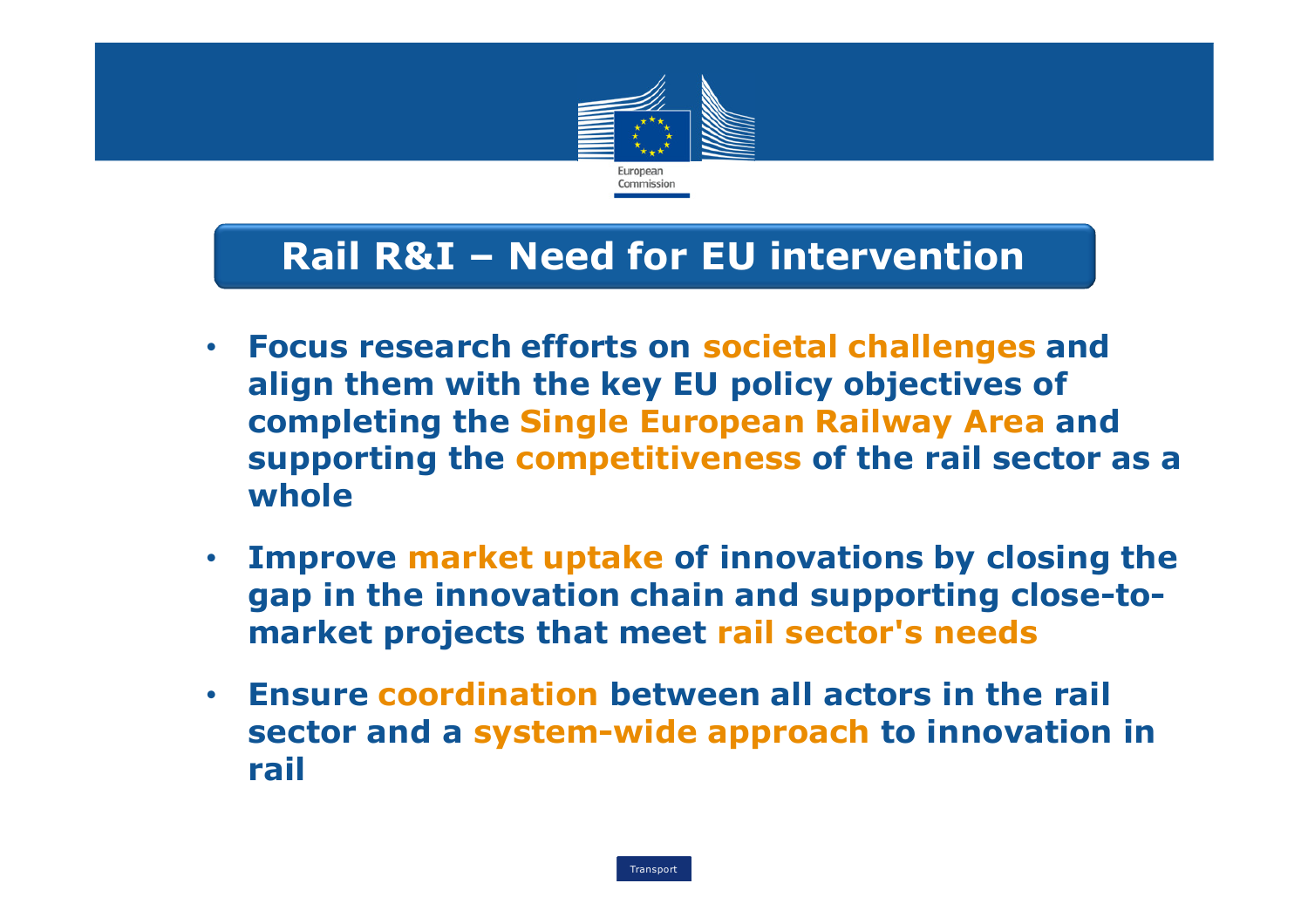

## Specific objectives

- • Develop, integrate, demonstrate and validate innovative technologies and solutions that contribute to:
	- $\checkmark$  reduce life-cycle costs of the railway transport system
	- $\checkmark$  increase capacity of the railway transport system
	- $\checkmark$  increase reliability and punctuality of rail services
	- a more attractive service profile, providing users with an integrated end-to-end solution for their transport needs
	- remove remaining technical obstacles to interoperability and efficiency
	- $\checkmark$  reduce negative externalities such as noise, vibrations,<br>
	emissions and other environmental impacts emissions and other environmental impacts

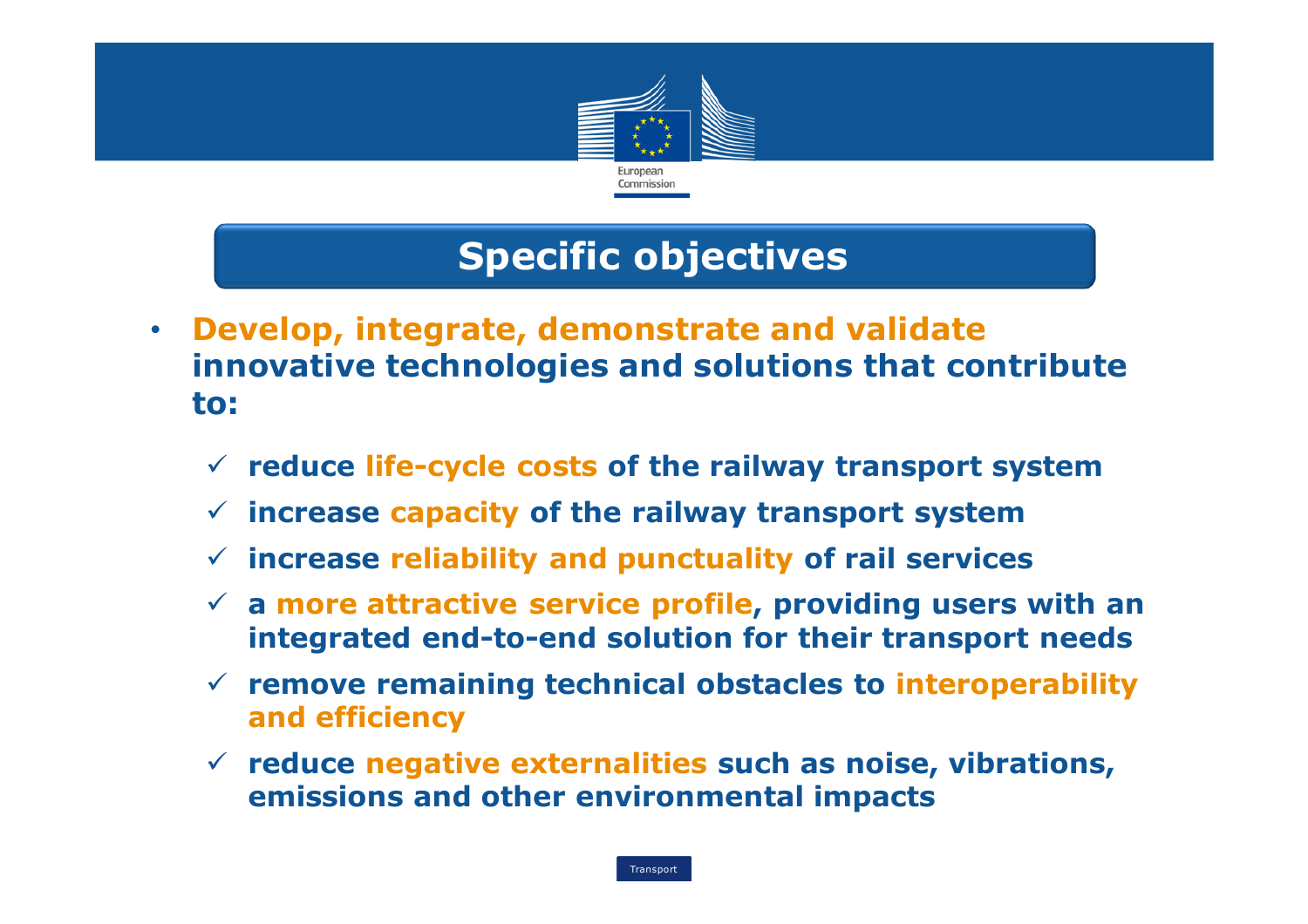

## Priority areas

#### Activities to focus around five "Innovation Programmes":

- I. New generation of high-quality, reliable rolling stock that substantially reduces the cost of rail services, drastically improves the quality of rail services and facilitates the use of trains throughout various Member States;
- II. Advanced traffic management and control systems, beyond signalling, building on current ERTMS, to optimise capacity, reliability and minimise life-cycle cost;
- III. New railway infrastructure system that will radically improve capacity and performance and reduce costs related to development, maintenance and renewals;

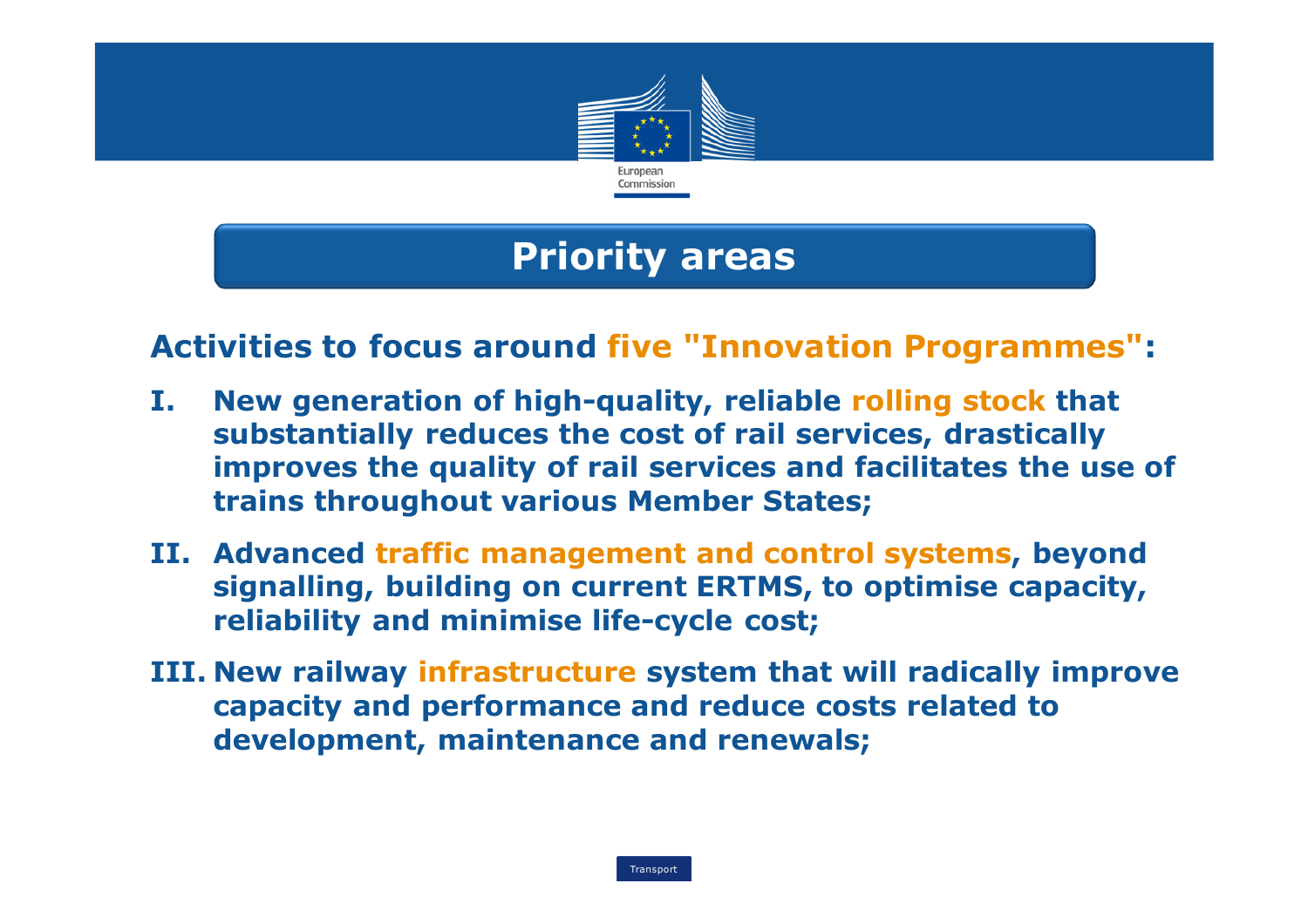

#### Priority areas (cont.)

- IV. Innovative IT solutions and services to make railway services more attractive;
- V. Sustainable and attractive freight solutions, helping rail to enter into new market segments and become an integrated part of advanced logistic solutions.

# $\rightarrow$  Horizontal activity:

Standardisation and harmonisation !

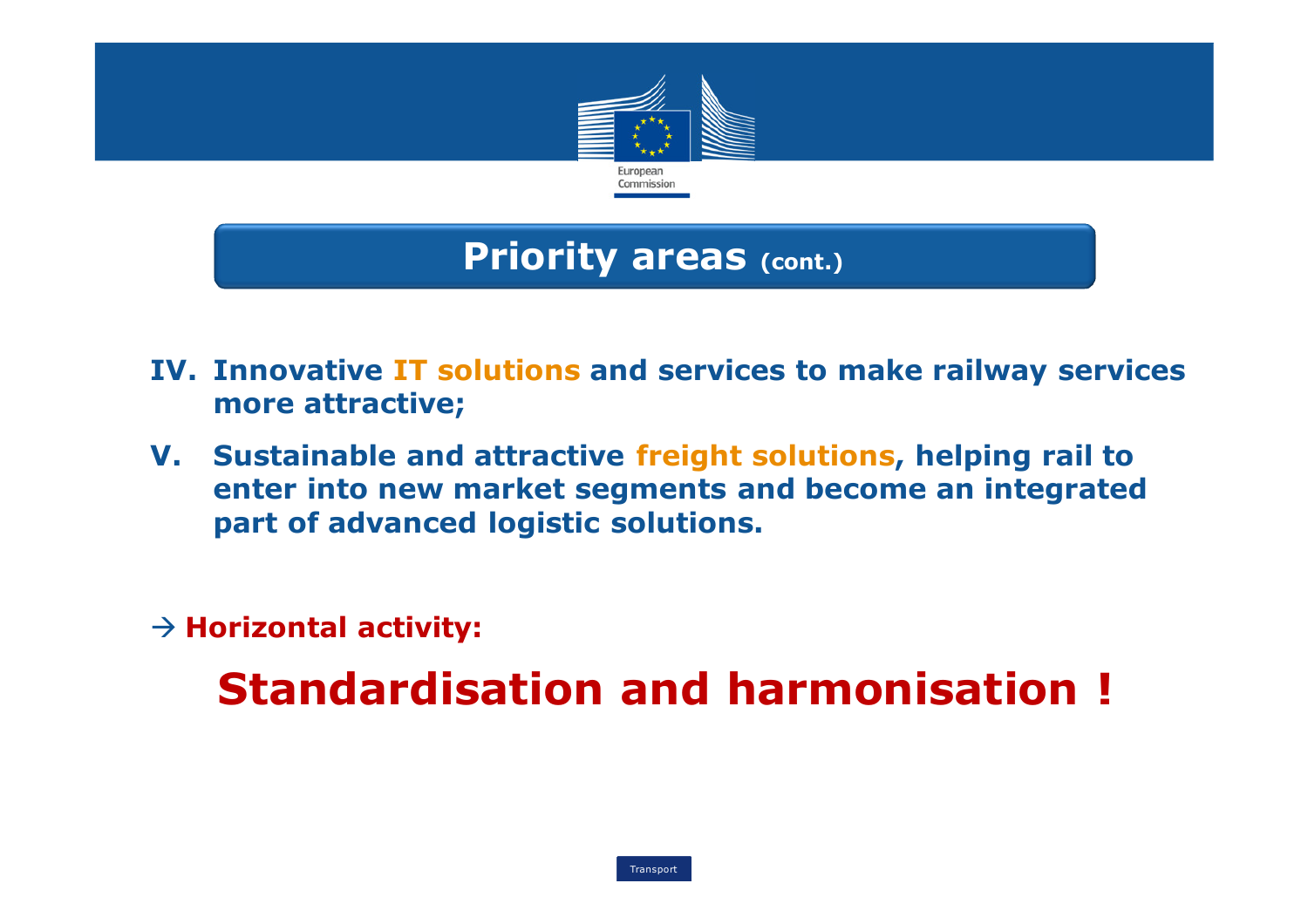

### The role of technical demonstrators

- $\bullet$ Close the gap in the innovation chain (from ideas to market)
- • Support market uptake and impact by enabling the testing of innovative solutions under real-world conditions
- • Ensure strong involvement of all stakeholders thanks to collaborative nature of demonstrators
- • Strengthen the European dimension with cross-border demonstrators
- $\bullet$  Quantify the impact of the introduction of each new technology and of different combinations of technologies
- $\bullet$  Provide increased visibility and generate interest in the rail industry to attract top graduates from across Europe

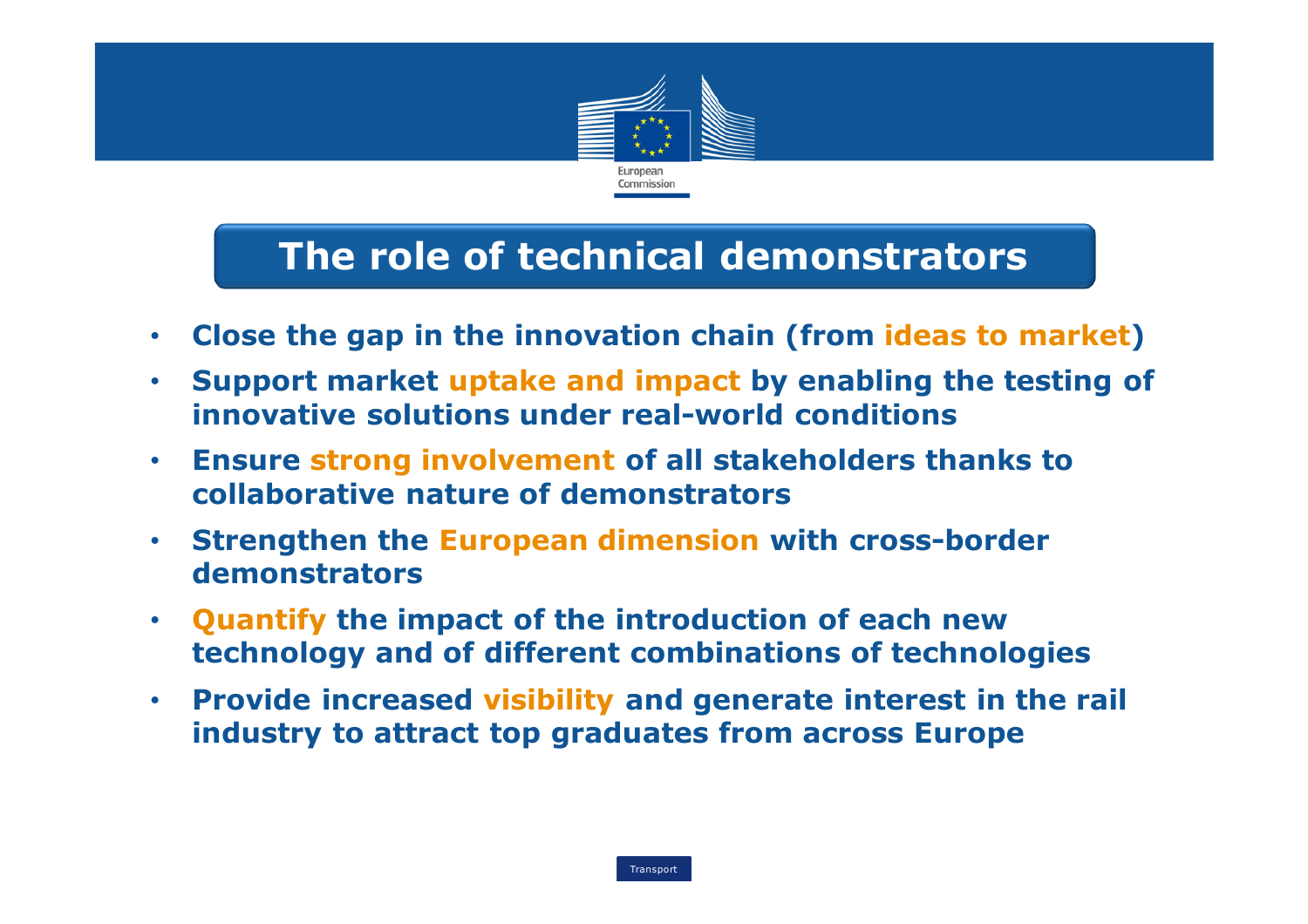

#### Key principlesStrong leverage and firm commitment

- Stable funding framework:
	- • EU contribution of maximum EUR 450 million from H2020, with possibility of additional funds from other Union instruments, such as the Connecting Europe Facility
	- • EU contribution conditional to rail industry contribution of at least EUR 470 million
- Members of the Joint Undertaking to commit for the full<br>contration of the programme duration of the programme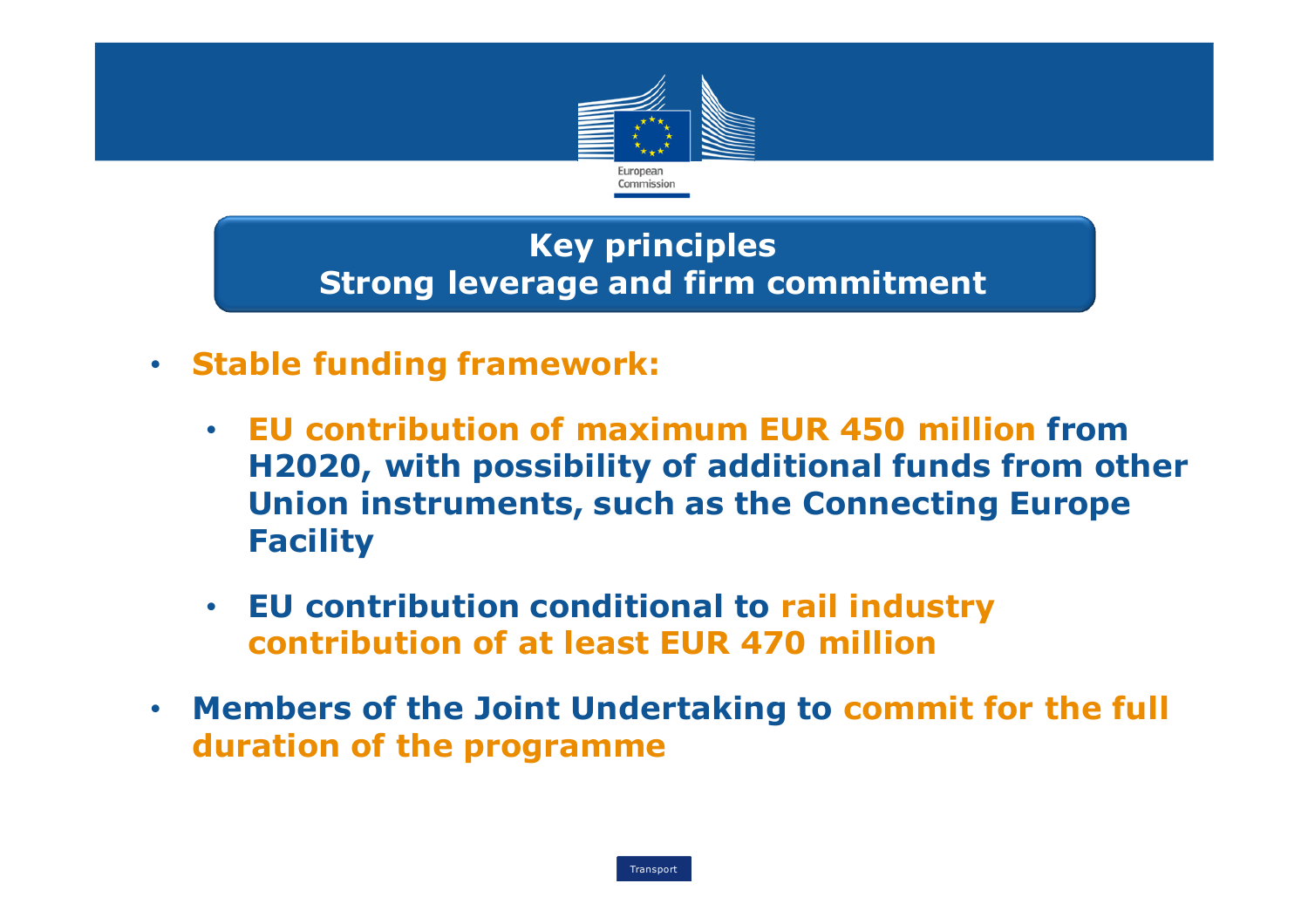

- • Balanced participation of all relevant actors thanks to a three-tier system:
	- Identification of a core group of Founding Members, including the largest private and public players, to secure substantial industry co-funding (EUR 270 million) from the outset (with access to up to 40% of Union contribution)<br>Cancel Line Cancel Line Line Contribution
	- Selection of Associated Members in a second stage to open up membership to a broad range of actors (with access to up to 30% of Union contribution)
	- • Allocation of at least 30% of the Union contribution through fully open calls

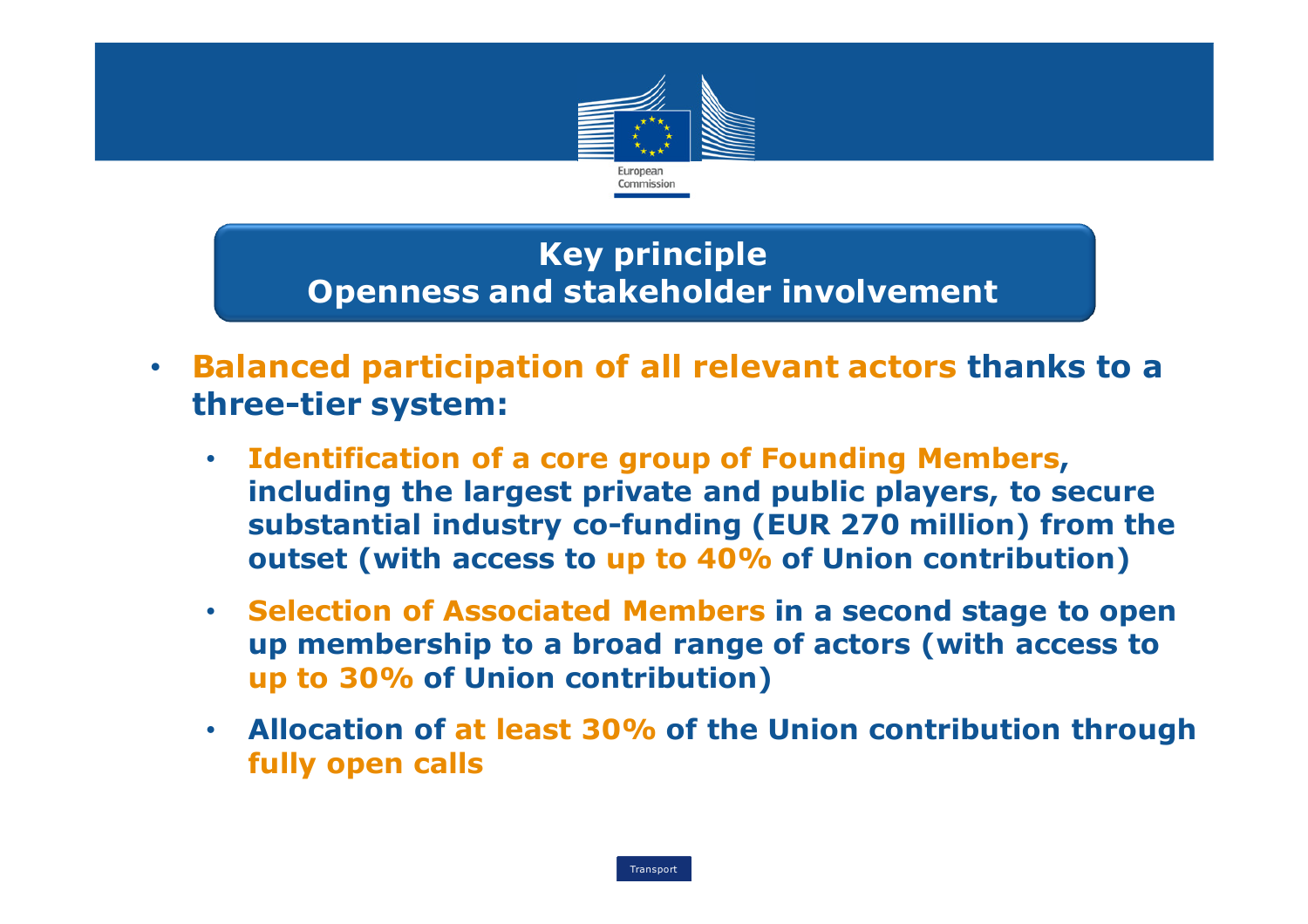

 $\bullet$ Eight Founding Members

> **Consultative process with hundreds of stakeholders from**<br>FII28 led by UNIFE based on Commission criteria: EU28, led by UNIFE, based on Commission criteria:

- • Financially sound single legal entities with headquarter (or HQ of rail division) in EU Member State
- • Individual own financial contribution of at least EUR 30 million for the full duration of Shift2Rail

 6 rail equipment manufacturers (Alstom, Ansaldo STS, Bombardier, Siemens, Thales, CAF) and 2 infrastructure managers (Trafikverket, Network Rail)

 $\bullet$ Automatic representation in the Governing Board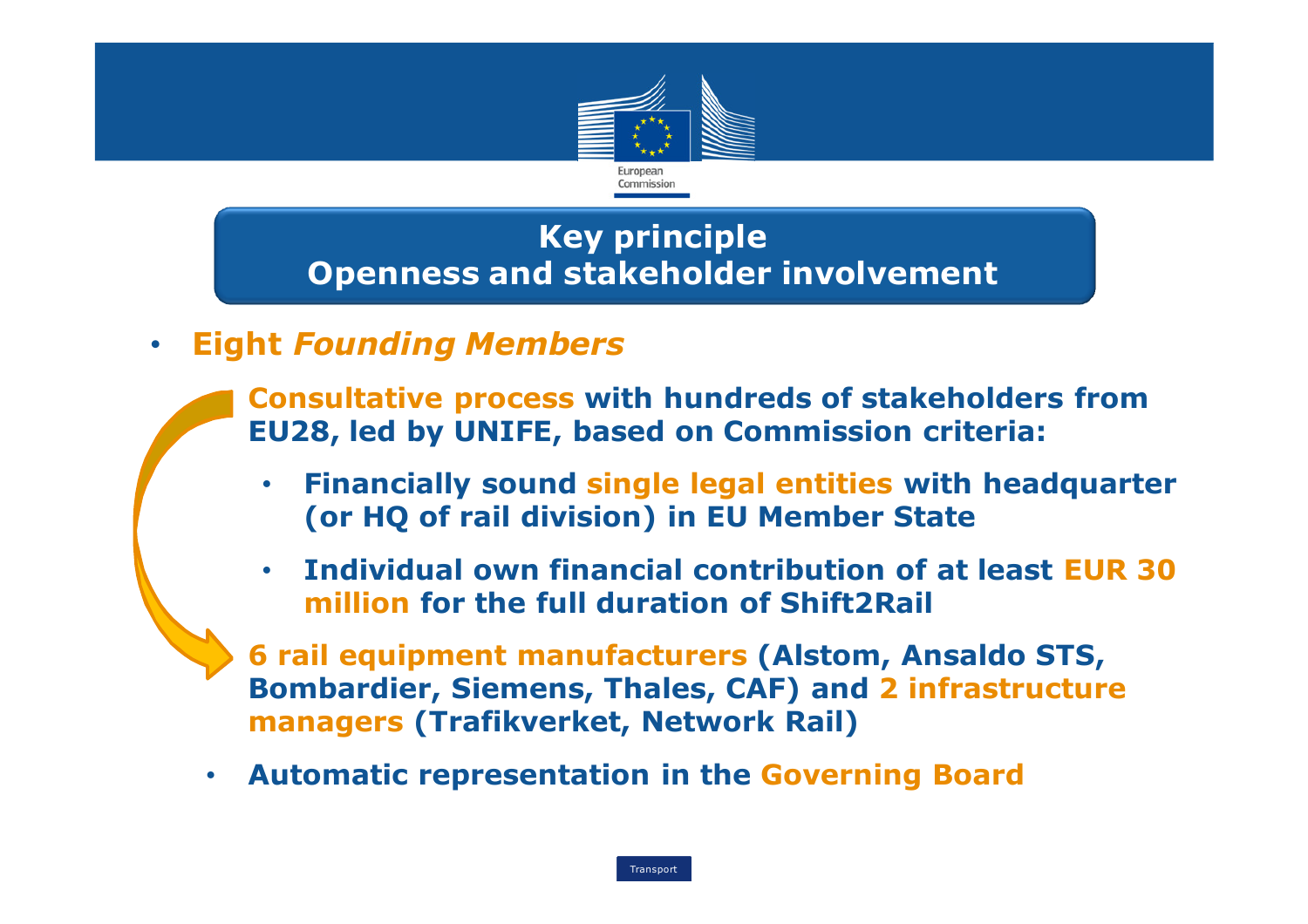

- Associated Members selected via open call
	- $\bullet$ Can be a grouping or consortium of legal entities;
	- • Individual own financial contribution of at least 2.5% of the budget of the Innovation Programme in which it participates ( $\sim$  €2 to €6 million depending on the IP);
	- • Maximum 70 Associated Members based on available budget, although closer to 35 expected;
	- •• Participation of SMEs and actors from the entire rail value chain encouraged;
	- • At least one Associated Member per Innovation Programme represented in the Governing Board.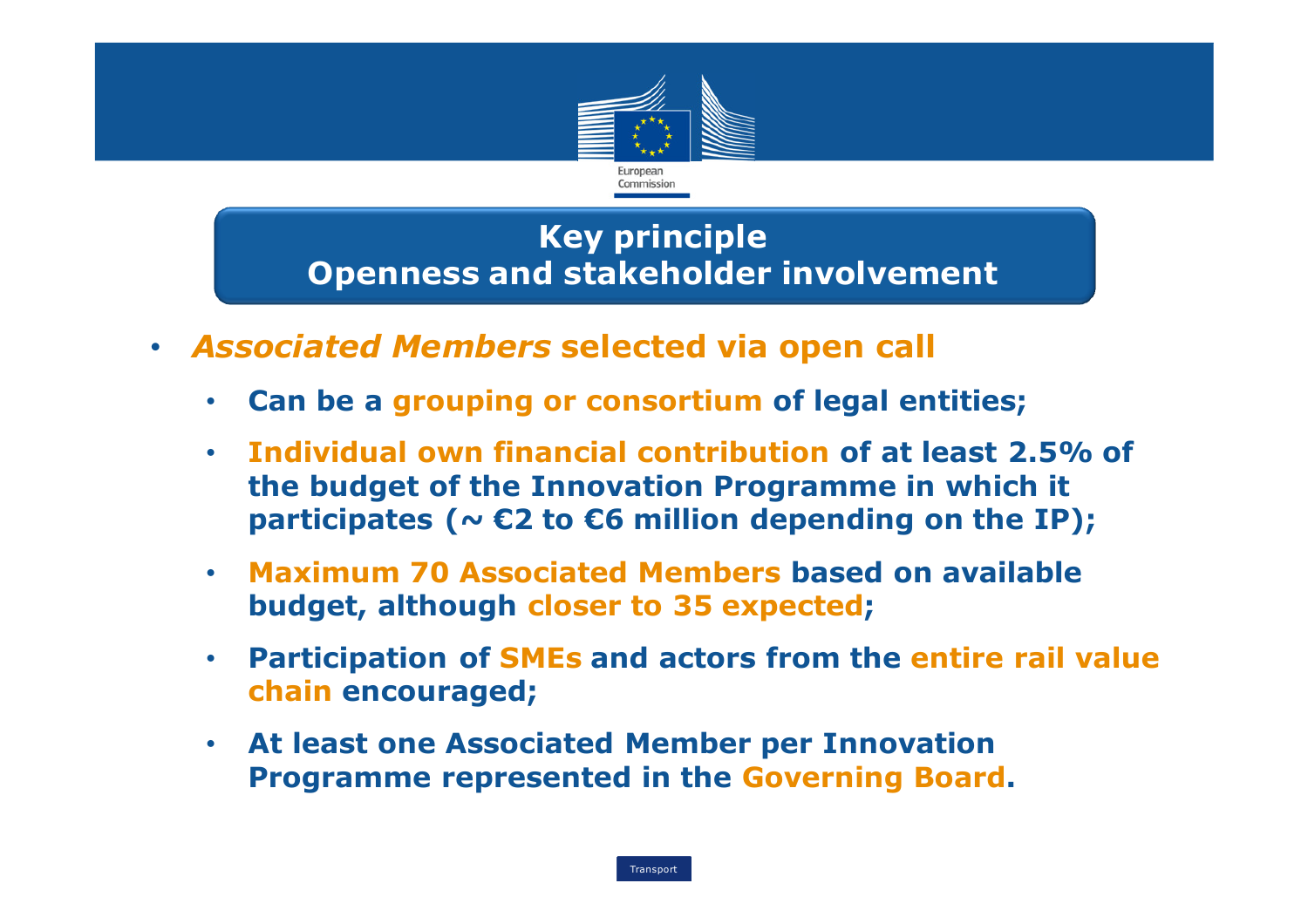

- • Entities can participate via 4 different mechanisms:
	- •as an associated member (individually or consortium);
	- $\bullet$ as a subcontractor, consultant or other arrangements;
	- •through the fully open calls;
	- •through dedicated working groups.
- • Horizon 2020 rules to apply, i.e. minimum 20% of Union budget going to SMEs:
	- $\cdot$   $\rightarrow$  £90 million to go to SMEs over 7 years (In FP7, approx.<br>€22 million for SMEs, out of a total of £155 million) €22 million for SMEs, out of a total of €155 million)
	- $\bullet$  Subject to regular quantitative and qualitative assessments

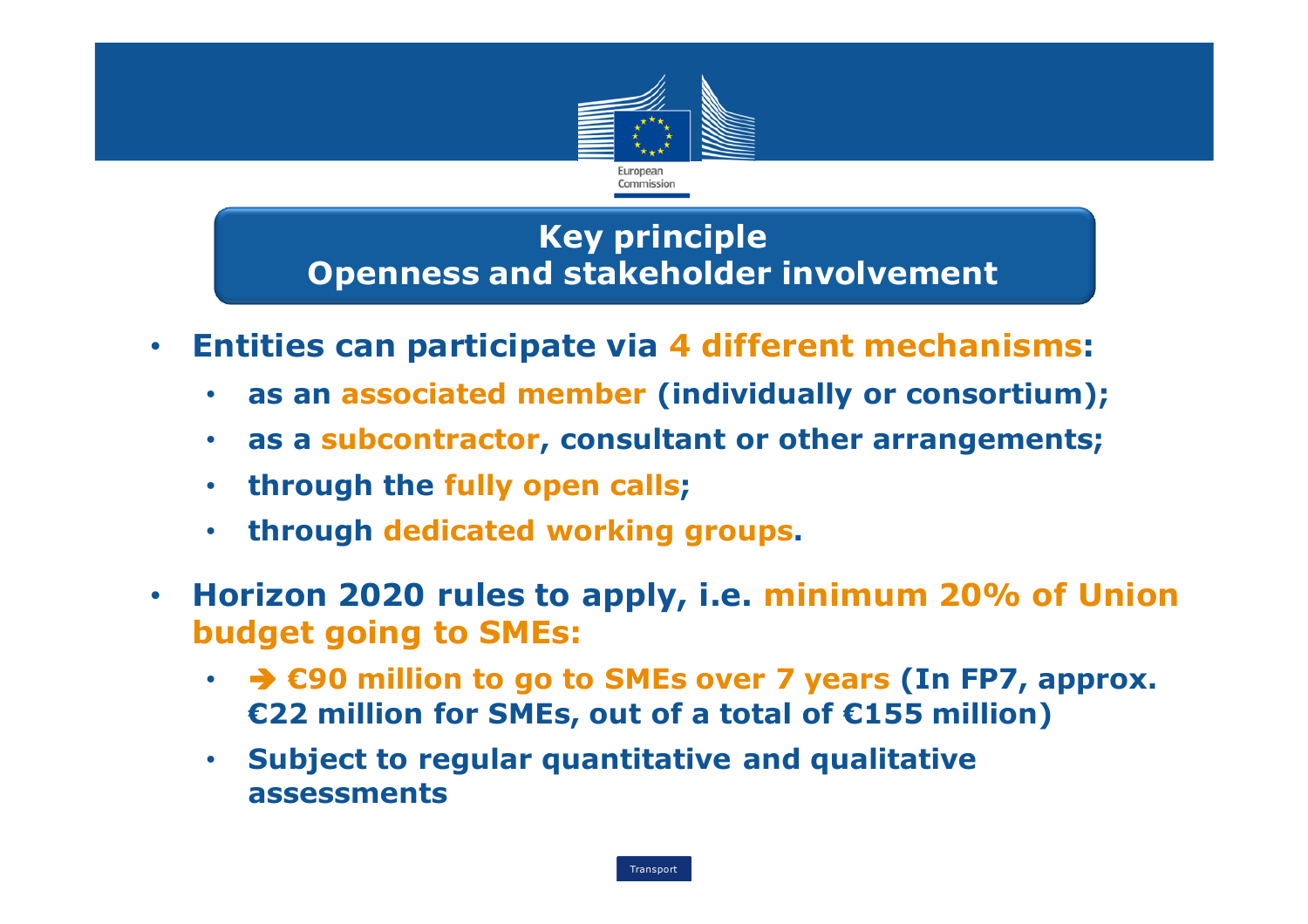

# Mehr Information:

- $\bullet$ Besuchen Sie DG MOVE's Webbseite: http://ec.europa.eu/transport/rail
- $\bullet$ **Oder kontaktieren Sie:<br>Gerhard.Troche@ec.europa.eu**